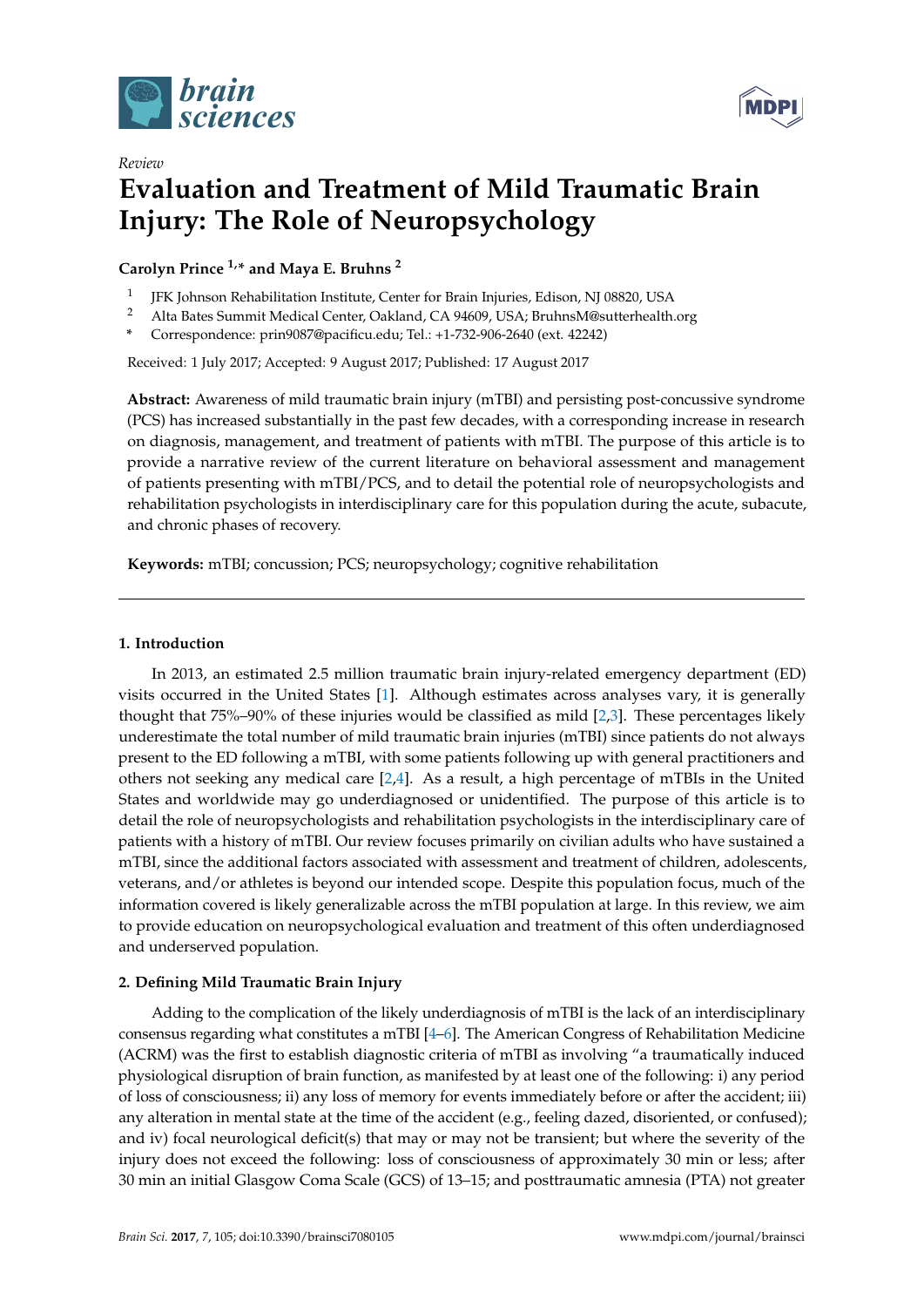than 24 h" [\[7\]](#page-10-0) (p. 86). In their report to Congress, the US Centers for Disease Control and Prevention (CDC) posited a comparable, though less specific conceptual definition of mTBI as "any period of observed or self-reported: transient confusion, disorientation, or impaired consciousness; dysfunction of memory around the time of injury; loss of consciousness lasting less than 30 min" as well as "observed signs of neurological or neuropsychological dysfunction" [\[2\]](#page-9-1) (p. 2). More recently, the Word Health Organization (WHO) task force on Mild Traumatic Brain Injury put forth a definition based on a review of the literature that varied from the ACRM diagnosis by simplifying the classification of altered mental status to "confusion or disorientation" and changing the "focal neurological deficit(s)" criteria of the ACRM definition to: "Other transient neurological abnormalities, such as focal signs, seizure, and intracranial lesion, which are not requiring surgery." In addition, the WHO definition allows for the GCS score of 13–15 to be assessed after the typical 30-min timeframe, which accounts for a possible delay in assessment by a qualified healthcare provider [\[8\]](#page-10-1) (p. 115). The lack of consensus in terminology complicates matters further, with the research literature using terms like concussion, mild head trauma, and mild head injury interchangeably. For clarity, this review will use the term mTBI exclusively.

#### **3. Acute Identification and Evaluation of Mild Traumatic Brain Injury**

In addition to the lack of a standard definition of mTBI, there is much variability in acute medical management of this common condition. In their evaluation of 41 guidelines related to mTBI, Peloso and colleagues [\[9\]](#page-10-2) only categorized three as being evidence-based and reported that "in the absence of clear evidence, experts frequently disagree" [\[9\]](#page-10-2) (p. 111). Blostein and Jones [\[10\]](#page-10-3) surveyed 35 level I trauma centers in the United States regarding their evaluation and discharge of patients with suspected mTBI. They found that less than half of the centers had a standardized protocol in place for evaluating all patients with suspected mTBI. Foks and colleagues [\[11\]](#page-10-4) found a similar lack of consistency in mTBI evaluation and management when they surveyed 71 neurotrauma centers in Europe and Israel. Powell and colleagues [\[12\]](#page-10-5) found that over half of the 197 patients identified as having a mTBI by study personnel were not documented with that diagnosis by medical personnel in the ED. Within the Veteran population, Pogoda and colleagues [\[13\]](#page-10-6) showed that clinical judgment differed from ACRM-based criteria for mTBI history in 24% of the cases seen for a comprehensive TBI evaluation, with the majority of these disagreements indicating that clinician judgment on mTBI diagnosis was inconsistent with ACRM-based criteria (Clinician N/ACRM Y). This outcome of Clinician N/ACRM Y reportedly occurred more often when veterans reported higher affective symptoms accompanied by lower reported cognitive and physical symptoms. The lack of consistent guidelines regarding acute ED evaluation and management of patients suspected as having sustained a mTBI likely contributes to the estimates that "50%–90% of patients with mTBI often go unidentified or undiagnosed in the hospital ED" [\[14\]](#page-10-7) (p. 272). Patients who go undiagnosed may be at a higher risk for a "complicated recovery" [\[12\]](#page-10-5) (p. 1554) because they are not provided with psychoeducation regarding possible consequences of mTBI and the expected recovery trajectory [\[12\]](#page-10-5).

Even in the instance of a positive diagnosis of mTBI in the ED, many researchers have shown a lack of standardized guidelines regarding when to hospitalize, when to discharge home from the ED, and when to make a referral for outpatient follow-up [\[11\]](#page-10-4). Patients who are discharged directly from the ED are often expected to have a better recovery than patients who require hospitalization after mTBI; however, research reported by de Koning and colleagues [\[15,](#page-10-8)[16\]](#page-10-9) indicates that one in five patients who were directly discharged from one of three level-I trauma centers after mTBI had unfavorable outcomes at six months. Further, only a quarter of these patients followed up with an outpatient neurologist within the first six months of injury due to persisting symptoms. These unfavorable results may be due, in part, to the lack of clear guidelines regarding outpatient follow-up after direct discharge from the ED. Similarly, Foks and colleagues found that the majority of patients with a history of mTBI in Europe do not receive routine follow-up care [\[11\]](#page-10-4). Contributing to these concerns is the finding that many discharge instructions failed to address the possibility that patients may develop persisting post-concussive symptoms [\[4\]](#page-9-3). Overall, these findings suggest a need to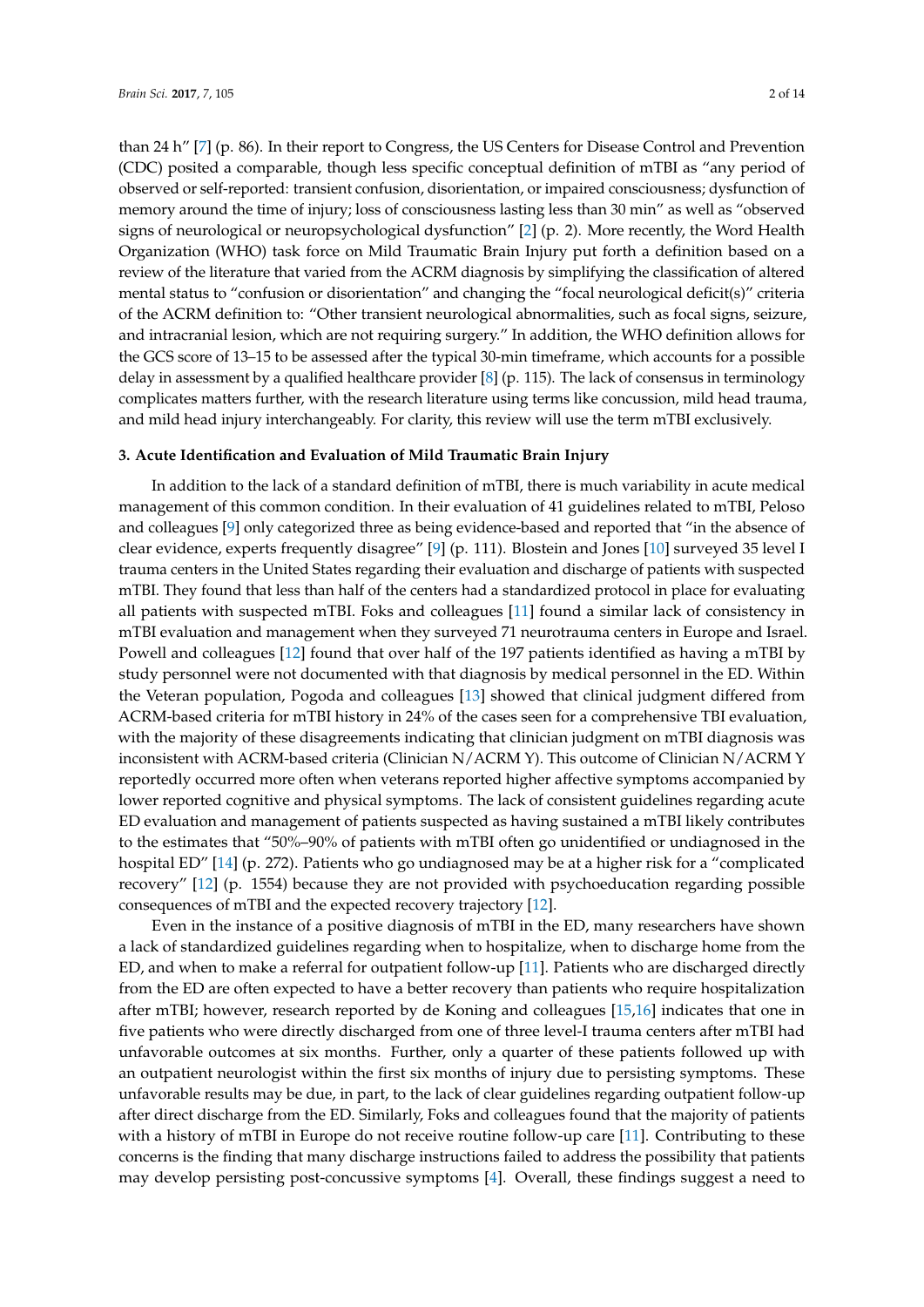develop more clear guidelines regarding discharge instructions and psychoeducation for all patients diagnosed with a mTBI, regardless of whether or not they required hospitalization. Further, additional research is needed to provide more clarification as to when and for whom follow-up care is appropriate.

### **4. Mild Traumatic Brain Injury Symptoms**

As discussed above, there is a dearth of information provided to patients with mTBI discharged from the ED regarding symptom expectations. During the acute and subacute phases of recovery from a mTBI, patients generally report symptoms that fall into one of three symptom clusters: somatic (e.g., physical and/or sensory), cognitive, and affective (e.g., emotional). Commonly reported somatic symptoms include headache, sleep disruptions, dizziness, nausea, visual disturbance, photophobia, and phonophobia. Common cognitive symptoms include problems with attention and memory, slow processing speed, difficulty multitasking, increased distractibility, losing one's train of thought, and feeling foggy. Affective symptoms often reported by patients with mTBI include increased irritability, emotional lability, anxiety, and depression [\[17,](#page-10-10)[18\]](#page-10-11). Fatigue is a frequent complaint after mTBI. Research regarding fatigue suggests that it is a multidimensional symptom, with many factors contributing to and exacerbating fatigue, including somatic symptoms, sleep disturbance, cognitive exertion, chronic situational stress, and mental health [\[19–](#page-10-12)[22\]](#page-10-13).

Similar to the cycle of symptom exacerbation observed in fatigue, many somatic, cognitive, and affective symptoms following mTBI interact with and exacerbate each other. Kay and colleagues [\[23\]](#page-10-14) described a dysfunctional feedback loop that may result in the maintenance of numerous symptoms even after medical signs resolve. For example, when cognitive difficulties during the early phase of recovery co-occur with pain symptoms or emotional factors, a feedback loop may develop whereby the pain and emotional factors start to elicit secondary cognitive complaints. Over time, the interaction between these symptoms strengthens to the point that persisting pain and emotional factors will continue to elicit subjective cognitive complaints even after the primary cognitive complaints have resolved. Other researchers have identified the associations between mTBI symptoms as well. Wood and colleagues [\[24\]](#page-10-15) found that patients with mTBI history who scored higher on measures of anxiety sensitivity and/or alexithymia tended to score higher on the Rivermead post-concussion symptom questionnaire at two weeks post injury than patients scoring lower on these measures. In a different study, cogniphobia, defined as "fearful avoidance of a specific headache trigger, mental exertion" [\[25\]](#page-10-16) (p. 1), was found to be associated with worse memory test performance in a group of patients with mTBI history who reported more severe post-traumatic headaches [\[25\]](#page-10-16). The development of these dysfunctional feedback loops "may serve to maintain a variety of symptoms beyond the resolution of the original organic deficit" [\[26\]](#page-10-17) (p. 552).

#### <span id="page-2-0"></span>**5. The Controversy regarding Persisting Post-Concussive Symptoms**

While the majority of patients with mTBI history are asymptomatic within a couple of weeks post-injury, a small minority (10%–20%) of patients continue to report detrimental symptoms for months and even years post-injury [\[5\]](#page-9-5). This group of patients with unfavorable outcomes following mTBI is sometimes termed the "miserable minority" [\[26\]](#page-10-17) (p. 551), and the condition is termed post-concussive syndrome (PCS). The outcomes of this patient group have generated much controversy, with the emergence of two polar opinions among professionals as to whether these persisting symptoms are the result of neurogenic factors (e.g., neurological residuals of the original mTBI) or psychogenic factors (e.g., pre-morbid psychopathology or personality characteristics) [\[5,](#page-9-5)[27](#page-10-18)[,28\]](#page-11-0). Others take the more balanced perspective that these two opinions are "complimentary and capable of being integrated" [\[27\]](#page-10-18) (p. 1120).

The controversy regarding this patient group has resulted in many researchers attempting to determine the etiology of their symptoms. Numerous studies have reported that patients with a premorbid psychopathology history are more likely to report post-concussion symptoms beyond one month post-injury [\[17,](#page-10-10)[29,](#page-11-1)[30\]](#page-11-2); however, the same researchers have shown that premorbid psychopathology no longer predicts post-concussion symptoms at the one year mark [\[29\]](#page-11-1) and others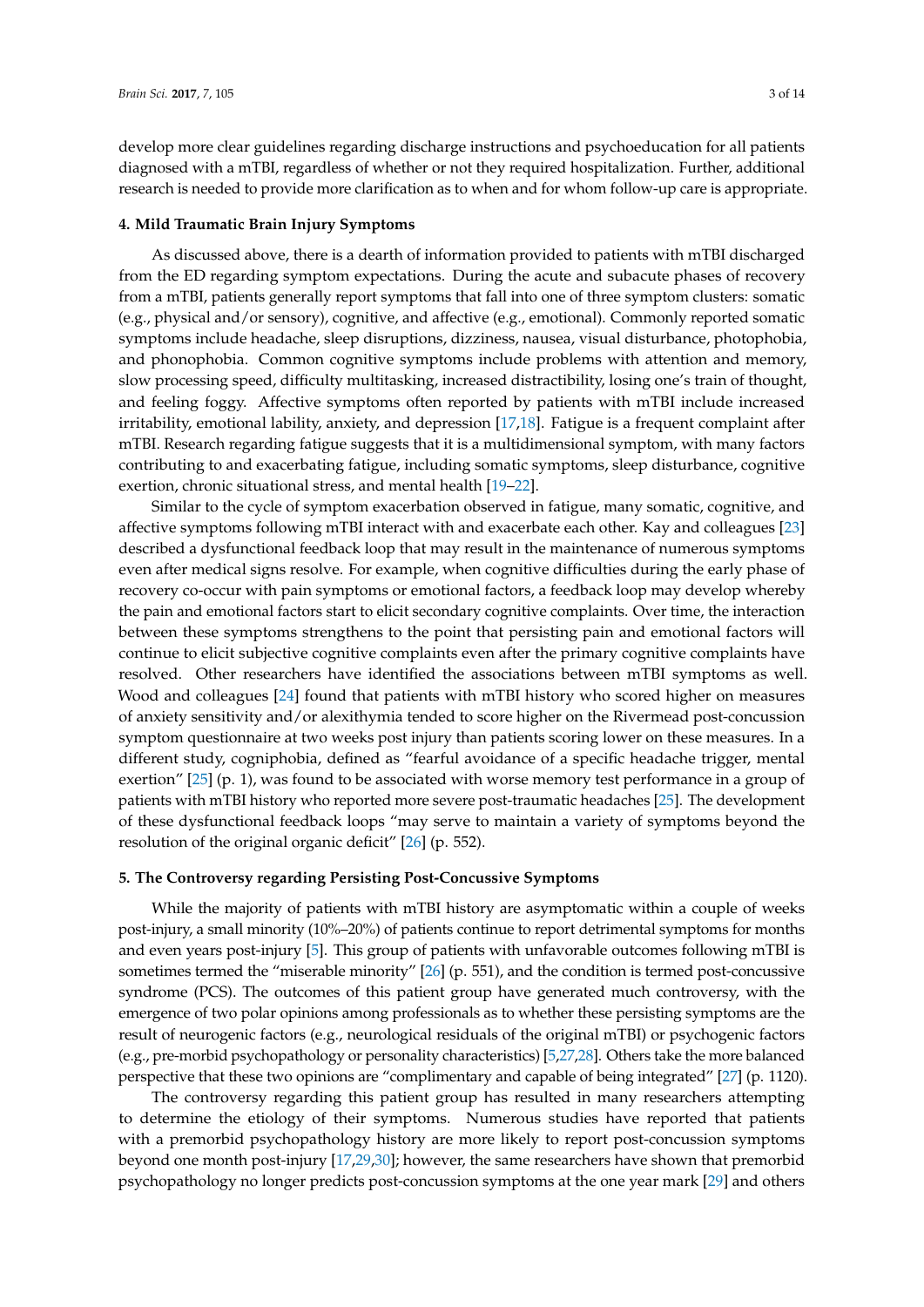have shown no association between premorbid psychopathology and post-concussion symptom reporting [\[31\]](#page-11-3). Premorbid personality traits, including perfectionism, grandiosity, individuals with unmet dependency needs, and borderline traits, have been identified as possible risk factors for development of PCS after mTBI [\[23,](#page-10-14)[26\]](#page-10-17). Patients who present to the ED with moderate to severe somatic complaints (e.g., headache, light sensitivity, blurred vision) tend to have less favorable outcomes at 12 months post-injury [\[32\]](#page-11-4). Similarly, patients who are highly symptomatic at one month often continue to be highly symptomatic at one year [\[29\]](#page-11-1). Injury characteristics like mTBI severity and extra-cranial bodily injuries predict future PCS symptom development [\[14](#page-10-7)[,29\]](#page-11-1). Biological factors that have been identified in prolonging mTBI recovery include genetics, older age, female sex, prior mTBI history, and poorer physical health, to name a few [\[14,](#page-10-7)[29,](#page-11-1)[30,](#page-11-2)[32](#page-11-4)[,33\]](#page-11-5). Various psychosocial factors thought to contribute to poorer outcome post-injury include: disability or unemployment at time of injury, marital status, education level, occupational skill level, cognitive reserve, financial and recreation setbacks secondary to injury, involvement in litigation, substance abuse, and other life stressors [\[29](#page-11-1)[,30](#page-11-2)[,32](#page-11-4)[,33\]](#page-11-5).

Uomoto and Fann [\[34\]](#page-11-6) found that symptomatic patients with mTBI history tended to overestimate their injury severity level and their residual cognitive impairment when compared with patients who had sustained a moderate or severe TBI. In addition, the patients with mTBI history tended to "view their injury as having a more global impact across important areas of their life" [\[34\]](#page-11-6) (p. 336). Iverson and colleagues [\[35\]](#page-11-7) evaluated the so-called "good old days" bias (p. 17) with regard to patients with a history of mTBI and found that, in comparison to healthy adults, these patients report fewer, less severe premorbid symptoms. Furthermore, they found that patients who failed performance validity testing (TOMM) reported fewer premorbid symptoms and more debilitating post-concussion symptoms than patients with mTBI history who passed validity testing [\[35\]](#page-11-7).

The literature presents different viewpoints on neurogenic versus psychogenic causes of PCS, and to date the reasons for symptom persistence after mTBI are not fully understood. However, many psychologists engage in patient-centered care, and therefore are able to evaluate, target, and treat the individual needs of each patient experiencing PCS, regardless of symptom etiology. In the sections that follow, the authors will provide a brief review of the evaluation and intervention methods available for patients with mTBI history within the field of neuropsychology, rehabilitation psychology, and cognitive rehabilitation.

## **6. Neuropsychological Evaluation Following Mild Traumatic Brain Injury**

The purpose of a neuropsychological evaluation is to assess the cognitive and functional deficits resulting from a neurological disorder or injury. As part of a comprehensive evaluation, the neuropsychologist conducts a thorough clinical interview that reviews the presenting condition and associated symptoms as well as premorbid patient characteristics and psychosocial history factors that may be contributing to the clinical presentation. Information from individuals who know the patient well is often pursued to gain additional insight regarding the patients' pre- and post-morbid behaviors. The information gathered from these clinical interviews is integrated with the results of cognitive testing and self-report measures to construct a holistic view of the etiology of the patient's present complaints. Perhaps the most important phase of the neuropsychological evaluation is when the patient, the patient's family, and the referring provider are given feedback and psychoeducation regarding the evaluation findings and provided with recommendations for treatment.

This detailed, holistic approach to evaluating the patient is especially helpful when it comes to working with patients recovering from a mTBI since, as discussed above in Section [5,](#page-2-0) there are many confounding factors that are likely contributing to and exacerbating the symptomatic presentation. If a neuropsychological evaluation is conducted shortly after a mTBI, the treatment team can be informed of any factors that may prolong the patient's recovery and develop interventions to help mitigate these factors. In addition, earlier evaluation ensures that the patient receives psychoeducation regarding mTBI and the expected recovery trajectory, the importance of which is discussed in more detail below in Section [7.1.](#page-5-0)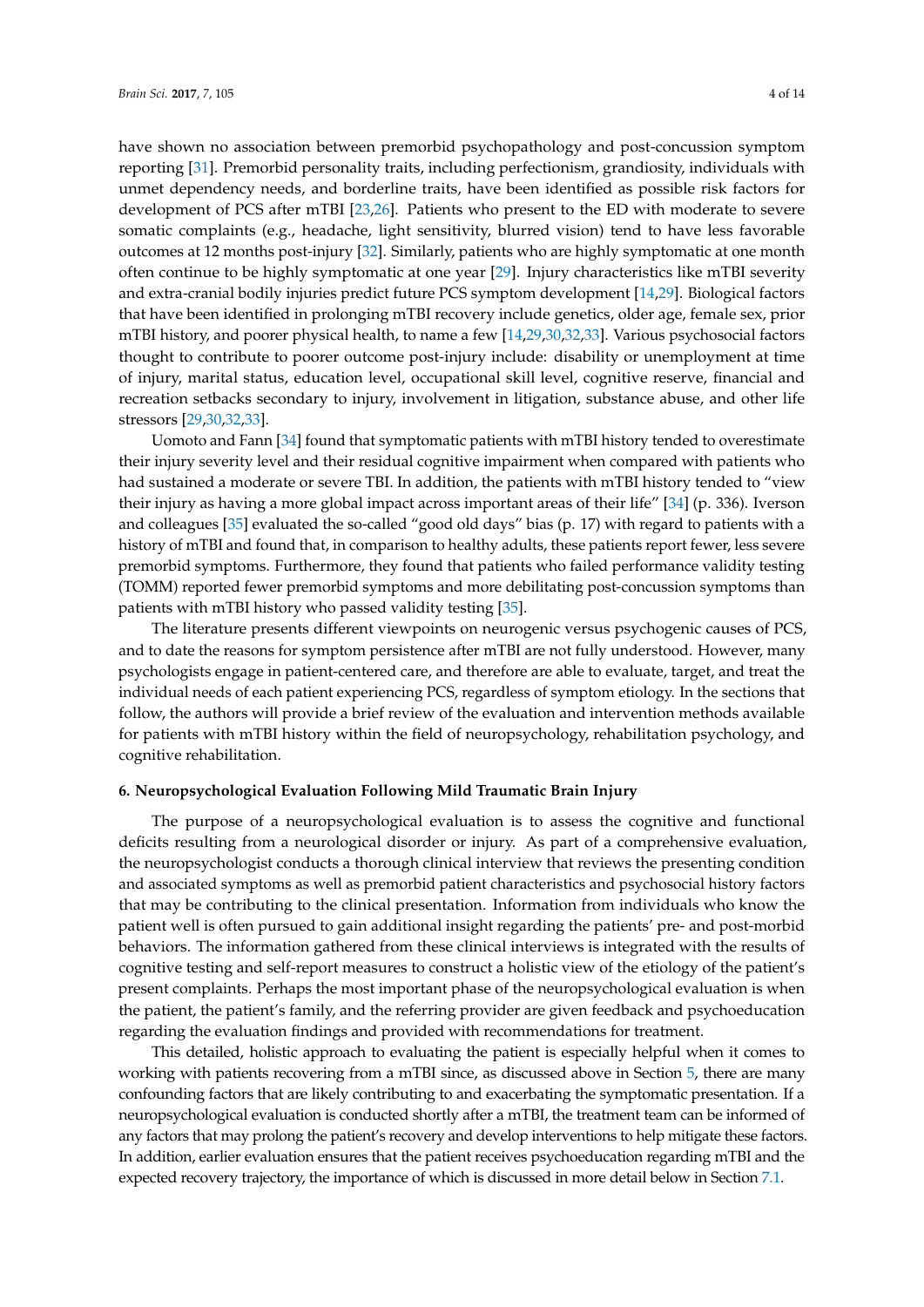#### *6.1. Cognitive Dysfunction after a Mild Traumatic Brain Injury*

After a mTBI, cognitive dysfunction is often seen in the domains of attention, processing speed, executive functions, and/or memory, although there is differential recovery across these domains over time [\[23,](#page-10-14)[27\]](#page-10-18). The observed deficits can be relatively subtle and are influenced by numerous factors, including injury severity, time since injury, and the specific neuropsychological measures used [\[36\]](#page-11-8). With regard to the influence of time since injury, Karr and colleagues conducted a systematic review of meta-analyses and found that multiple studies report a return to cognitive baseline by 90 days post-injury [\[37\]](#page-11-9); however, some patients who have developed a more chronic PCS continue to show neuropsychological impairments on testing [\[25](#page-10-16)[,33\]](#page-11-5). There is also great variability across neuropsychological tests with regard to their ability to capture cognitive deficits secondary to mTBI [\[37\]](#page-11-9).

## *6.2. Neuropsychological Evaluation of Mild Traumatic Brain Injury*

As discussed above a comprehensive neuropsychological evaluation consists of a clinical interview of the patient and collaterals, when available; a thorough test battery that capture all cognitive domains; and self-report measures to evaluate the patient's mood and current symptoms. With regard to an evaluation of a patient with a mTBI, thorough assessment of attention, processing speed, executive functions, and memory is necessary to capture any current cognitive deficits. Mood measures should assess for symptoms of depression, anxiety, irritability, and emotional lability. Finally, inclusion of a self-report measure that captures symptoms that are common after a mTBI is recommended since the patient may have trouble relaying all of their symptoms during the clinical interview. These measures also provide the patient with a method for ranking the severity of the symptoms at the time of the evaluation. When interpreting cognitive test performance, the neuropsychologist looks for patterns of deficits across the tests, since one test score indicative of impairment does not necessarily translate into diagnosis of a cognitive deficit. Consideration is also given to the "sterile," distraction-free testing environment, which may mitigate the "real-world" impact of cognitive dysfunction following mTBI that the patient experiences in his or her daily life [\[38\]](#page-11-10). Table [1](#page-5-1) details a sample mTBI battery used by one of the authors (C.P.) in her evaluations of patients with mTBI history; however, this battery is only given as an example of a comprehensive neuropsychological evaluation. Providers are encouraged to develop batteries based upon the individual needs of their patients as well as the referral question.

| <b>Functional Domain</b> | Neuropsychological Tests                                                                                                                                                                                                                                 |
|--------------------------|----------------------------------------------------------------------------------------------------------------------------------------------------------------------------------------------------------------------------------------------------------|
| Pre-Morbid Estimate      | Test of Premorbid Functioning (TOPF)                                                                                                                                                                                                                     |
| Performance Validity     | Reliable Digit Span<br>California Verbal Learning Test-Second Ed. (CVLT-II): Forced Choice                                                                                                                                                               |
| Motor                    | Grooved Pegboard                                                                                                                                                                                                                                         |
| Attention/Working Memory | Wechsler Adult Intelligence Scale-Fourth Ed. (WAIS-IV): Digit Span, Arithmetic<br>Neuropsychological Assessment Battery (NAB): Orientation, Numbers & Letters<br>Continuous Performance Test of Attention<br>Paced Auditory Serial Addition Test (PASAT) |
| Processing Speed         | Trail Making Test A<br>WAIS-IV: Symbol Search, Coding<br>Delis-Kaplan Executive Function System (D-KEFS) Color-Word Interference: Color<br>Naming, Word Reading                                                                                          |
| Language                 | WAIS-IV: Similarities, Vocabulary, Information<br><b>Animal Naming</b><br><b>Boston Naming Test</b><br>Complex Ideation                                                                                                                                  |
| Visuospatial             | WAIS-IV: Block Design, Matrix Reasoning<br>NAB: Visual Discrimination<br>Rey Complex Figure Test (RCFT): Copy                                                                                                                                            |

**Table 1.** Sample mTBI Neuropsychological Evaluation Test Battery.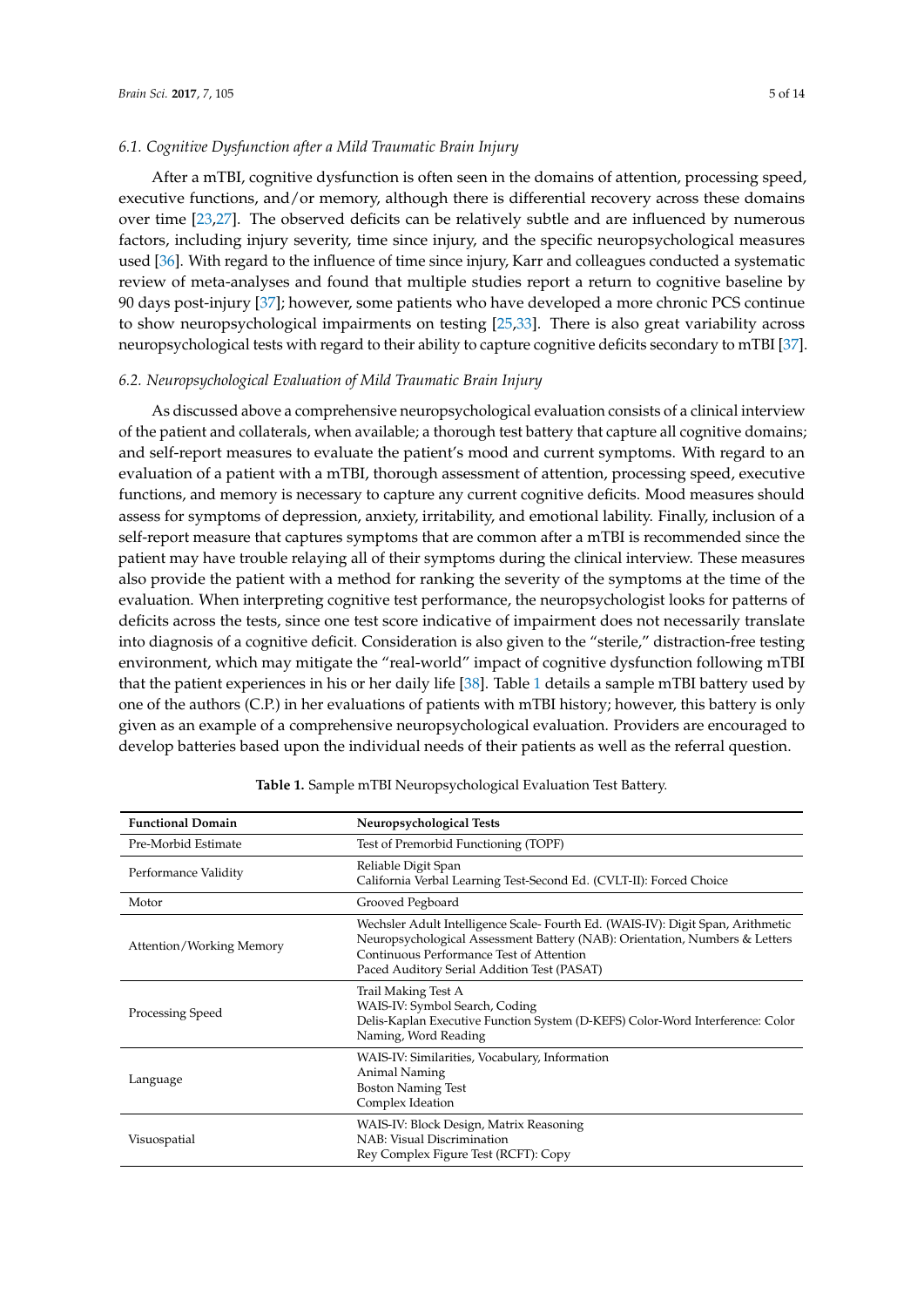<span id="page-5-1"></span>

| <b>Functional Domain</b>            | Neuropsychological Tests                                                                                                                                                                                                                                                   |
|-------------------------------------|----------------------------------------------------------------------------------------------------------------------------------------------------------------------------------------------------------------------------------------------------------------------------|
| Memory                              | CVLT-II<br>NAB: Story Learning, Shape Learning<br><b>RCFT</b>                                                                                                                                                                                                              |
| <b>Executive Functions</b>          | Trail Making Test B<br>Controlled Oral Word Association Test (COWA-FAS)<br><b>DKEFS Verbal Fluency: Category Switching</b><br>DKEFS Color-Word Interference: Inhibition, Inhibition/Switching<br>Tower of London-Second Ed.<br>Wisconsin Card Sorting Test-64 Card Version |
| Mood Self-Report                    | Beck Depression Inventory-Second Ed. (BDI-II)<br>Beck Anxiety Inventory (BAI)<br>Patient Health Questionnaire: Somatic Symptom Scale                                                                                                                                       |
| Neurobehavioral Symptom Self-Report | Neurobehavioral Symptom Inventory                                                                                                                                                                                                                                          |

**Table 1.** *Cont.*

## **7. Neuropsychological Intervention Following Mild Traumatic Brain Injury**

While several decades of research have established an increasingly clear picture of typical mTBI symptoms and the complexity of persisting PCS, research on effective interventions for this population has yielded mixed results, and therefore has not yet supported professional consensus on mTBI treatment. Despite the relative dearth of well-controlled prospective research studies in this population, the existing literature does provide preliminary support for a number of behavioral interventions for management and amelioration of symptoms following mTBI. Given the complexity and variability of presenting problems after mTBI as detailed above, treatment must account for multiple factors including cognitive, emotional, and somatic symptoms. Neuropsychologists and rehabilitation psychologists are uniquely suited to manage care for these concerns holistically, given our expertise on psychological and cognitive functioning, as well as an established presence in Neurology and Rehabilitation departments. The following section provides an overview of neuropsychological interventions for individuals who have sustained a mTBI.

## <span id="page-5-0"></span>*7.1. Early Intervention in the Acute Phase Following Mild Traumatic Brain Injury*

Most individuals who sustain a mTBI spontaneously recover fully within the first few weeks or months, but a significant minority continue to experience persistent symptoms for months or years following injury [\[39,](#page-11-11)[40\]](#page-11-12). A small but significant body of research has addressed the question of whether psychoeducational and supportive interventions in the acute phase after mTBI can prevent progression to persistent PCS. These interventions are based on the theory that persistent PCS is associated with attribution of symptoms to the mTBI and negative expectations about recovery [\[41\]](#page-11-13). Such interventions typically involve education on post-concussive symptoms, reassurance and education on the expectation for complete recovery, and guidance regarding rest and gradual resumption of typical activities. Psychoeducational early interventions have the strongest empirical support of any post-mTBI interventions, with several systematic reviews concluding they are well supported [\[42](#page-11-14)[–44\]](#page-11-15). One recent systematic review with stringent methodological exclusion criteria [\[45\]](#page-11-16) found that only two studies in the entire corpus of research on mTBI treatment met its standards; one supporting telephone-based early educational intervention [\[46\]](#page-11-17), and one supporting recommendations for bed rest in the acute recovery phase [\[47\]](#page-11-18).

Acute care for mTBI is typically provided by medical professionals, including ED staff and primary care physicians [\[48](#page-12-0)[,49\]](#page-12-1). Individuals are often not referred for consultation with a neuropsychologist until their symptoms persist beyond the typical period of spontaneous recovery. However, it is our opinion that the literature on early intervention after mTBI supports earlier consultation with psychology or neuropsychology, particularly for individuals at highest risk for developing persistent PCS. Psychological distress and psychosocial stressors are associated with greater likelihood of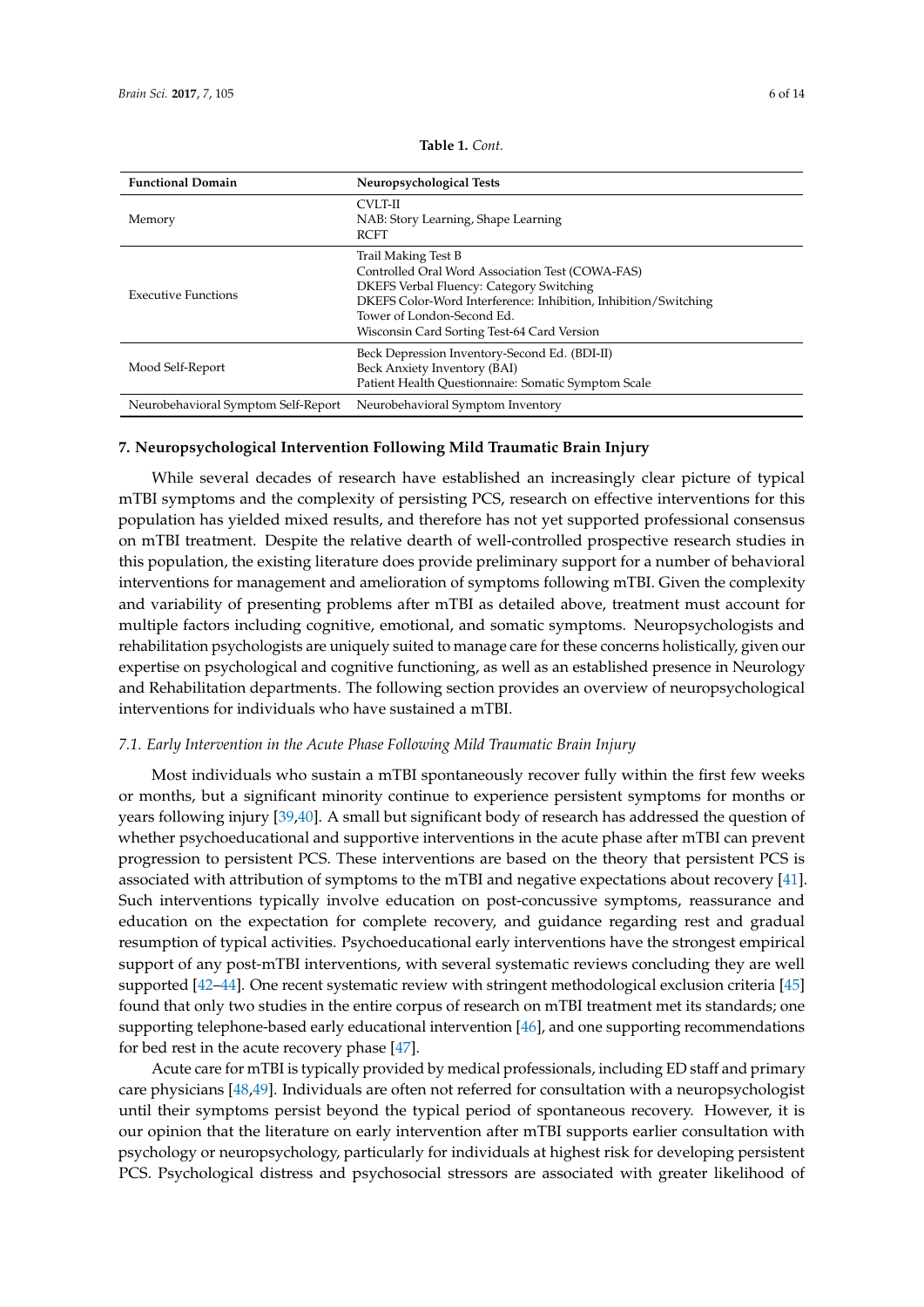progression to persistent PCS [\[23–](#page-10-14)[26\]](#page-10-17), and neuropsychologists and rehabilitation psychologists are well equipped to provide early educational interventions that address the interplay of cognitive, emotional, and somatic symptoms. Psychologists also can provide psychotherapeutic intervention when appropriate, including validation of the individual's experience and instillation of hope. When a neuropsychological evaluation is feasible, neuropsychologists can tailor preventative education to the individual's neuropsychological profile. In short, early consultation with Neuropsychology may be beneficial to more comprehensively address the needs of the subset of patients who are most at risk for persisting PCS. Current research supports early psychoeducational and supportive services after mTBI [\[42–](#page-11-14)[44\]](#page-11-15); we would argue for broad application of such services, as these interventions are brief, relatively low cost, and may prevent progression to PCS, hence decreasing the individual burden of disability as well as the societal burden of more resource-intensive services.

#### *7.2. Neuropsychological Treatments for Persisting Post-Concussive Symptoms*

A relatively smaller amount of research has examined interventions for the significant minority of individuals who continue to experience post-concussive symptoms for months or years. Awareness of PCS has increased in recent decades, due in part to high frequency of mTBI in the conflicts in Iraq and Afghanistan, as well as well-publicized cases involving athletes. The research literature on specific treatments for PCS is limited, and systematic reviews have consistently concluded that the existing literature is limited by methodological inconsistency [\[43](#page-11-19)[–45\]](#page-11-16); however, clinicians can also refer to the much larger literature on treatment of specific symptoms common to PCS, such as cognitive rehabilitation for attention deficits, or cognitive behavioral therapy for symptoms of depression and anxiety. Thorough discussion of specific interventions is beyond the scope of this review, but we strive to provide a brief overview of the types of treatments for PCS that may be provided by neuropsychologists and rehabilitation psychologists.

Cognitive Rehabilitation: Cognitive rehabilitation comprises an eclectic set of therapeutic approaches that are tailored to the individual's neuropsychological profile and functional goals [\[50\]](#page-12-2). The first step in treatment planning is a thorough neuropsychological assessment. Based on this assessment, the clinician may draw from a number of therapeutic approaches, incorporating not only strictly cognitive interventions but also emotional, behavioral and social interventions as needed. Broadly, cognitive rehabilitation interventions can be categorized as "bottom-up" interventions, which build or restore basic skills using rote practice, or "top-down" interventions, which use metacognitive skills, or "thinking about thinking," to promote effective self-management of cognitive difficulties. Top-down approaches can be further subdivided into internal strategies, such as self-monitoring and self-regulation, and external strategies, such as reminders and organizational systems. In clinical practice, treatment typically involves a combination of these approaches. The following paragraphs provide a brief overview of cognitive rehabilitation interventions relevant to mTBI and PCS. Clinicians are advised to refer to the ACRM Cognitive Rehabilitation Manual [\[51\]](#page-12-3) for more comprehensive guidelines on the interventions outlined here.

Individuals with persistent PCS often present with cognitive deficits in attention regulation, executive functions, and memory [\[20\]](#page-10-19). Systematic reviews of cognitive rehabilitation in PCS have reached varying conclusions, and no true meta-analyses have been possible to date due to substantial variability in interventions, outcome measures, and study designs. The most recent systematic review at the of time of this writing reviewed interventions for mTBI in military/veteran populations and found good support for the efficacy of cognitive rehabilitation [\[43\]](#page-11-19); similarly, a 2009 consensus conference on services for military service personnel and veterans with mTBI history strongly endorsed cognitive rehabilitation interventions [\[52\]](#page-12-4). The civilian literature on mTBI remains limited, and most systematic reviews have not resulted in firm support for cognitive rehabilitation interventions in treatment of cognitive symptoms in mTBI/PCS [\[44](#page-11-15)[,53\]](#page-12-5). However, there exists a substantial literature on cognitive rehabilitation interventions for attention, executive functions, and memory, which can be assumed to be applicable to individuals with PCS, according to their neuropsychological profile.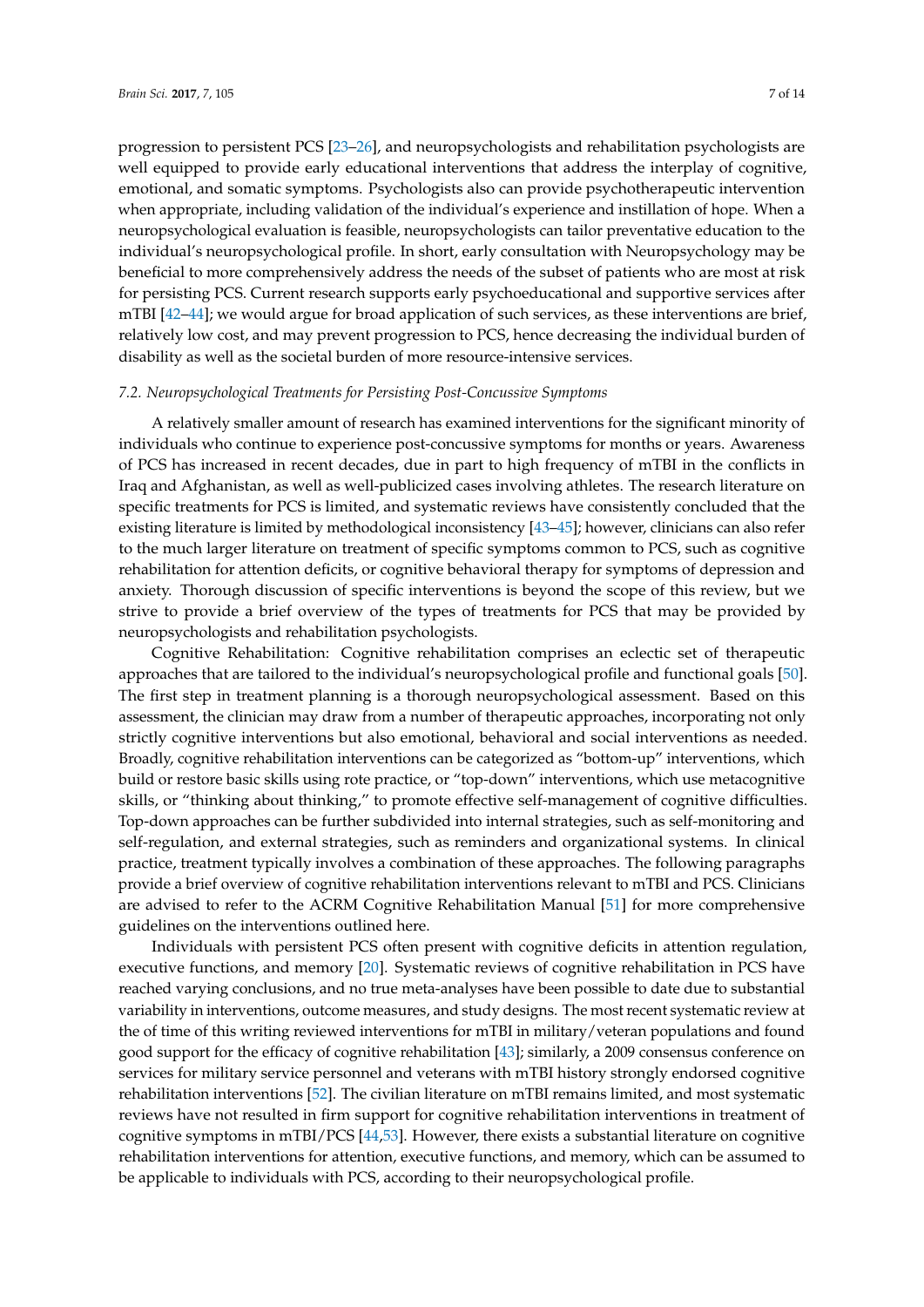Deficits in attention regulation (e.g., working memory, multi-tasking, distractibility) are among the most common features of PCS. Based on systematic reviews of the cognitive rehabilitation literature, Cicerone and colleagues [\[54\]](#page-12-6) recommend cognitive remediation of attention deficits after TBI as a "practice standard". Specifically, "remediation of attention deficits after TBI should include direct attention training and metacognitive training to promote development of compensatory strategies and foster generalization to real world tasks" [\[54\]](#page-12-6) (p. 521). Computer-based interventions are classified as a "practice option" in conjunction with therapist-guided treatment to promote functional application of skills. Evidence-based treatments for remediation of attention include Attention Process Training [\[55\]](#page-12-7), n-back working memory remediation [\[56\]](#page-12-8), and Time Pressure Management [\[57\]](#page-12-9). These interventions should be implemented with explicit focus on the development of proactive compensatory strategies to manage attentional resources.

Remediation of executive functions may have especially far-reaching effects, as executive skills (e.g., planning, prioritizing, problem-solving) are applicable across rehabilitation disciplines and to all aspects of daily living. The Cicerone et al. reviews [\[54,](#page-12-6)[58\]](#page-12-10) recommend metacognitive strategy training, including self-monitoring and self-regulation skills, as a practice standard; this approach may be applied to self-regulation of cognition, emotion, and behavior, and is useful as a component of other rehabilitation interventions. Training in problem-solving strategies is a "practice guideline" for executive dysfunction after TBI, and group-based interventions are a "practice option". Most structured treatments for executive functions follow a four-step sequence: building awareness; anticipation of difficulties and planning accordingly; task execution and self-monitoring; and self-evaluation following the task [\[51\]](#page-12-3). Structured interventions include goal management training [\[59\]](#page-12-11), problem-solving training [\[60\]](#page-12-12), and the Cognitive Orientation to Occupational Performance (Co-Op) [\[61\]](#page-12-13). The specific elements within each of these steps vary, but the process of anticipation, execution, and evaluation is common across interventions.

Difficulties with memory are among the most common subjectively reported cognitive problems. In individuals with mTBI, memory difficulties often represent a "downstream" effect of attentional and/or executive deficits impacting the acquisition and retrieval of memories, rather than a true memory encoding or retention deficit. Therefore, memory may be positively impacted by attentional and executive training. For further specific rehabilitation of memory, the Cicerone et al. reviews [\[54,](#page-12-6)[57\]](#page-12-9) recommend memory strategy training as a practice standard for mild memory impairments after TBI, including both internal and external strategies. Internal, or metacognitive, memory strategies include association techniques such as visualization or "peg" methods associating new material with well-known information, and organizational techniques such as acronym/rhyming mnemonics or contextualization/chunking of information [\[62\]](#page-12-14). External strategies include memory notebooks, strategically placed external cues/reminders, as well as ever-evolving use of smartphones and other technological aids.

It is important to note that attention, executive functions, and memory are mutually interdependent processes [\[50](#page-12-2)[,58\]](#page-12-10), and many interventions explicitly target several cognitive domains simultaneously. Combined attentional-executive interventions typically consist of metacognitive strategy training grounded in the patient's functional goals, and may also incorporate direct skill training, though isolated use of rote skill training without metacognitive skills is not recommended [\[58\]](#page-12-10). Integrated treatment of executive skills and attention regulation has been shown to improve functional outcomes [\[63,](#page-12-15)[64\]](#page-12-16) as well as modulate prefrontal cortical activity as observed through fMRI [\[65\]](#page-12-17).

Psychotherapy: Individuals with PCS typically present with emotional dysregulation, and often meet diagnostic criteria for clinical psychological disorders including depression, anxiety, post-traumatic stress, and substance use disorders [\[40\]](#page-11-12). Neuropsychological assessment should include screening measures for mental health conditions at a minimum, and may include more comprehensive psychological assessment if necessary. In some cases, psychological treatment may be necessary either as a prerequisite to, or concurrent with, other interventions, since individuals in acute psychological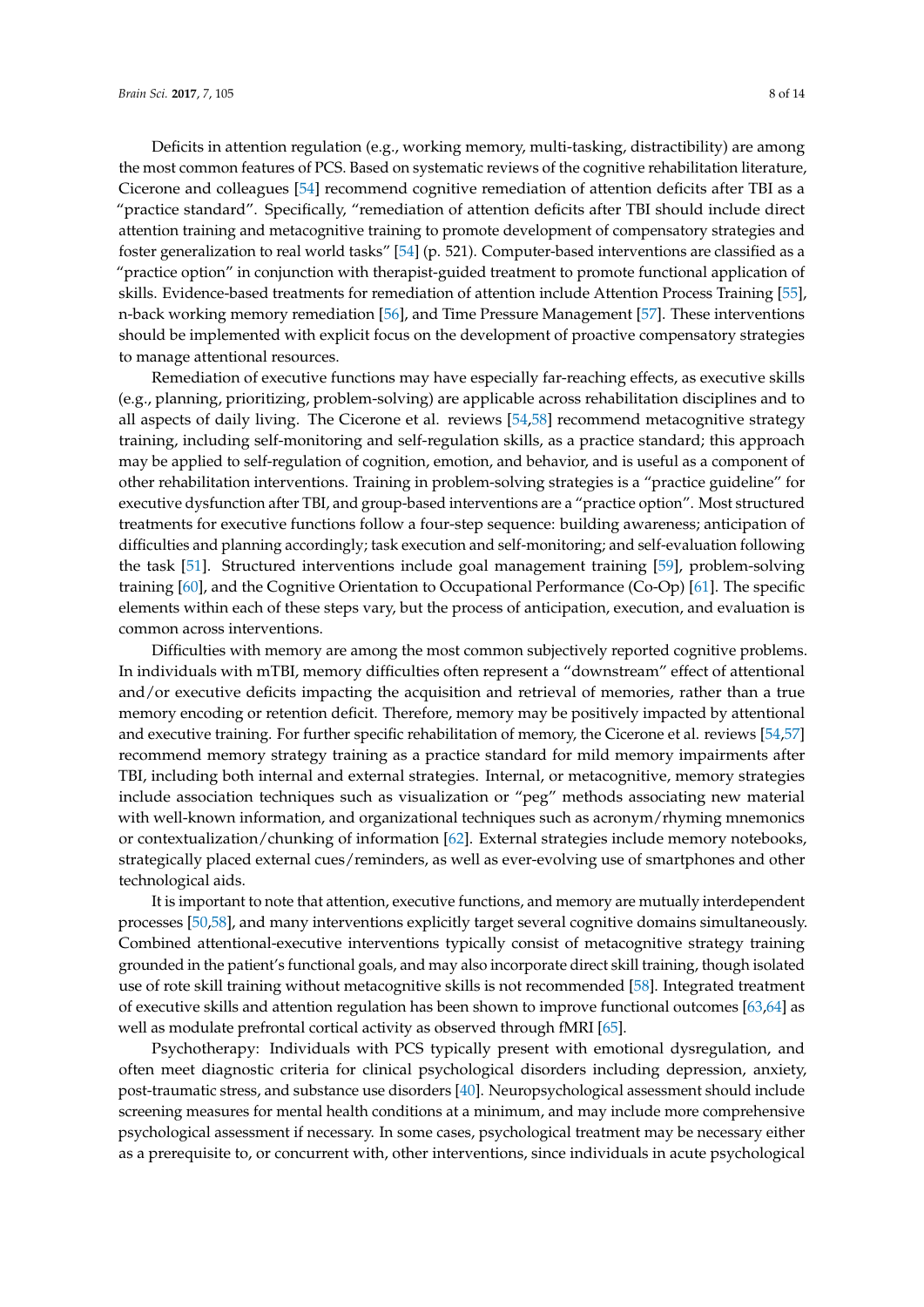distress may have difficulty participating actively in other rehabilitation interventions, and emotional distress may exacerbate other cognitive and somatic symptoms.

One systematic review on behavioral health interventions post-mTBI [\[66\]](#page-12-18) examined four categories of psychological interventions: cognitive-behavioral therapy (CBT) for PCS; educational interventions; cognitive rehabilitation interventions with a psychotherapeutic element; and mindfulness/relaxation training programs. They found adequate support for CBT, and concluded that the literature on integrated rehabilitation/psychotherapeutic programs and mindfulness/relaxation was too limited at that time to make recommendations. In a recent review of post-concussive treatment among veterans and military service personnel, several studies were identified that showed promising early results for the feasibility of psychotherapeutic interventions in individuals with mTBI, though recommendations were limited by small sample sizes and lack of control groups [\[51\]](#page-12-3). Some individuals may experience decrements in perceived quality of life and life satisfaction after mTBI [\[67\]](#page-13-0), indicating a need for psychotherapeutic support for coping and adjustment.

Integrated Treatment Options: An increasing number of brain injury treatment programs are structured to integrate psychoeducation, cognitive rehabilitation, and psychotherapy, "operating from an assumption of comorbidity" [\[43\]](#page-11-19). From a neuropsychological perspective, this approach makes logical sense, as changes in the brain have broad impacts across cognitive, emotional, social and behavioral functioning. Particularly, deficits in executive functions have broad impacts upon the awareness, monitoring, and regulation of thoughts, feelings, and behaviors. Accordingly, integrative treatment programs apply the core concepts of metacognition and self-regulation to all aspects of rehabilitation. The most recent systematic review of cognitive rehabilitation by Cicerone and colleagues identifies "comprehensive-holistic neuropsychological rehabilitation" as a distinct category of post-TBI intervention, and it is recommended as a practice standard for individuals with moderate to severe TBI [\[54\]](#page-12-6). Research on comprehensive-holistic interventions with mTBI is limited, but a few studies have shown promising outcomes [\[63,](#page-12-15)[68,](#page-13-1)[69\]](#page-13-2).

Beyond comprehensive neuropsychological intervention, care for individuals with persistent PCS often involves interdisciplinary collaboration across specialties. In a rehabilitation setting, this may include: physical therapists, who may address vestibular/balance dysfunction and neck/back problems; occupational therapists, who treat vision problems, upper extremity coordination, and provide compensatory strategies for activities of daily living; and speech therapists, who often address attentional and executive aspects of communication such as complex comprehension and verbal organization. Depending on the patient's functional needs, the treatment team may also include vocational, educational, or recreational specialists. Some patients may also benefit from additional alternative medicine or complementary therapies such as acupuncture [\[70\]](#page-13-3) or meditation [\[71\]](#page-13-4). The treatment team should be assembled to address the patient's individualized needs while integrating care for cognitive, emotional, and somatic concerns.

#### *7.3. Tracking Progress and Outcomes*

Measuring progress and outcomes from neuropsychological rehabilitation for mTBI, whether for clinical or research purposes, is challenging given the variability of baseline symptoms, the subjectivity of many common presenting problems, and the lack of a reliable relationship between objective measures (e.g., neuropsychological tests, neuroimaging), and subjective sense of progress or success. The fundamental goal of any rehabilitation intervention is to improve independence and quality of life, but there is not yet consensus in the field on how best to measure these subjective variables.

Regarding objective and standardized measures, formal neuropsychological re-evaluation can be especially helpful in the earlier stages of recovery, or after provision of direct cognitive remediation interventions, in order to track recovery and/or treatment efficacy. This can involve a full formal re-evaluation, or selective periodic re-administration of tests that are sensitive to change over time. Self-report instruments can provide a structured and normed measure of subjective symptoms, and repeat administration of self-report measures (or specific relevant items) can help to track the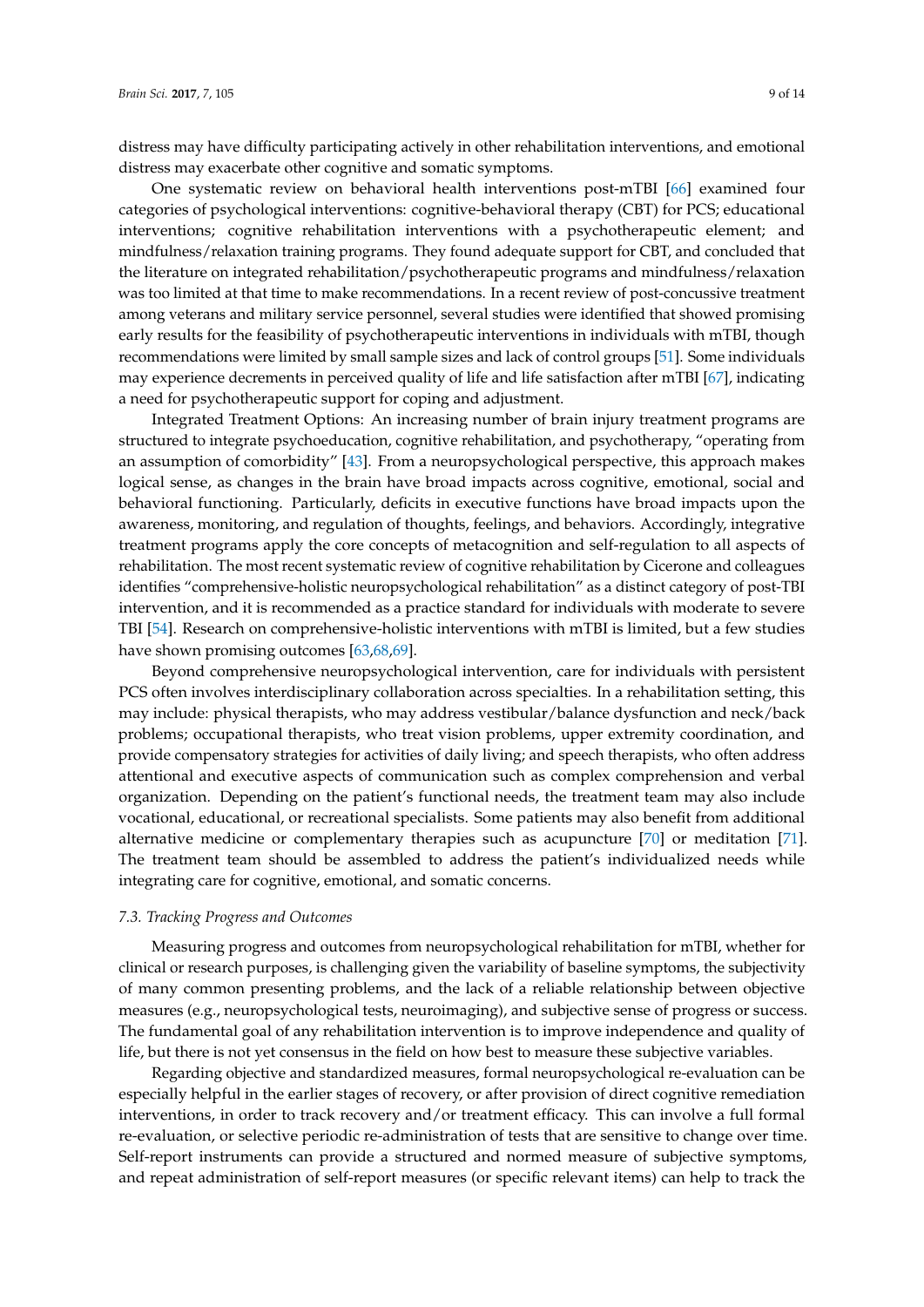impact of the treatment on subjective concerns. Some research studies use generalized functional variables such as return-to-work as objective measures of real-world outcomes.

In clinical practice, the most meaningful gains are not necessarily captured well by neuropsychological tests or by broad variables such as return-to-work. Therefore, it is often both practical and therapeutic to identify client-centered treatment goals, which then serve both as a mechanism of change and as a way to measure progress. The process of setting realistic goals and benchmarks for progress can in itself be therapeutic, as it sets realistic expectations and promotes a sense of self-efficacy. One approach to setting clear, achievable personalized goals is Goal Attainment Scaling (GAS) [\[72\]](#page-13-5), which can be incorporated into executive interventions such as goal management training [\[73\]](#page-13-6). Goal setting is a collaborative process, and must involve both client selection of relevant goals and therapist assistance in clarifying and defining realistic and measurable goals [\[74\]](#page-13-7). Attainment of goals defined at the onset of treatment, or lack of progress towards those goals, can provide a collaborative basis upon which to terminate or extend treatment. Clear documentation of goals and outcomes also serves to monitor treatment efficacy and contributes to the growing evidence base behind neuropsychological rehabilitation.

### **8. Conclusions**

Proper identification and treatment of mTBI and post-concussive syndrome is challenging due to lack of consensus in the health care system regarding mTBI diagnosis and management, complexity of symptom presentations and comorbidities, heterogeneity with regard to symptom development and spontaneous recovery, and the dearth of prospective, controlled studies examining services for PCS. However, the existing literature does provide growing support for the efficacy of neuropsychological evaluations and interventions across stages of recovery from mTBI, from early preventative interventions to compensatory strategy training in the chronic phase. In order to provide comprehensive and patient-centered care, neuropsychologists and rehabilitation psychologists can be a valuable addition to the interdisciplinary teams caring for patients with a history of mTBI.

**Acknowledgments:** The authors were invited to write this review by Dr. Brian Greenwald, one of the guest editors of this special edition of Brain Sciences. Funding for this open access publication was made possible by Dr. Greenwald.

**Author Contributions:** Both authors jointly wrote the paper.

**Conflicts of Interest:** The authors declare no conflict of interest.

## **References**

- <span id="page-9-0"></span>1. Taylor, C.A.; Bell, J.M.; Breiding, M.J.; Xu, L. Traumatic brain injury-related emergency department visits, hospitalizations, and deaths-United States, 2007 and 2013. *MMWR Surveill. Summ.* **2017**, *66*, 1–16. [\[CrossRef\]](http://dx.doi.org/10.15585/mmwr.ss6609a1) [\[PubMed\]](http://www.ncbi.nlm.nih.gov/pubmed/28301451)
- <span id="page-9-1"></span>2. National Center for Injury Prevention and Control. *Report to Congress on Mild Traumatic Brain Injury in the United States: Steps to Prevent a Serious Public Health Problem*; Centers for Disease Control and Prevention: Atlanta, GA, USA, 2003.
- <span id="page-9-2"></span>3. World Health Organization. *Neurological Disorders: Public Health Challenges*; World Health Organization Press: Geneva, Switzerland, 2006.
- <span id="page-9-3"></span>4. Jagoda, A.S.; Bazarlan, J.J.; Bruns, J.J., Jr.; Cantrill, S.V.; Gean, A.D.; Howard, P.K.; Ghajar, J.; Riggio, S.; Wright, D.W.; Wears, R.L.; et al. Clinical policy: Neuroimaging and decisionmaking in adult mild traumatic brain injury in the acute setting. *J. Emerg. Nurs.* **2009**, *35*, e5–e40. [\[CrossRef\]](http://dx.doi.org/10.1016/j.jen.2008.12.010) [\[PubMed\]](http://www.ncbi.nlm.nih.gov/pubmed/19285163)
- <span id="page-9-5"></span>5. Ruff, R. Two decades of advances in understanding of mild traumatic brain injury. *J. Head Trauma Rehabil.* **2005**, *20*, 5–18. [\[CrossRef\]](http://dx.doi.org/10.1097/00001199-200501000-00003) [\[PubMed\]](http://www.ncbi.nlm.nih.gov/pubmed/15668567)
- <span id="page-9-4"></span>6. Ruff, R.M.; Iverson, G.L.; Barth, J.T.; Bush, S.S.; Broshek, D.K. Recommendations for diagnosing a mild traumatic brain injury: A National Academy of Neuropsychology education paper. *Arch. Clin. Neuropsychol.* **2009**, *24*, 3–10. [\[CrossRef\]](http://dx.doi.org/10.1093/arclin/acp006) [\[PubMed\]](http://www.ncbi.nlm.nih.gov/pubmed/19395352)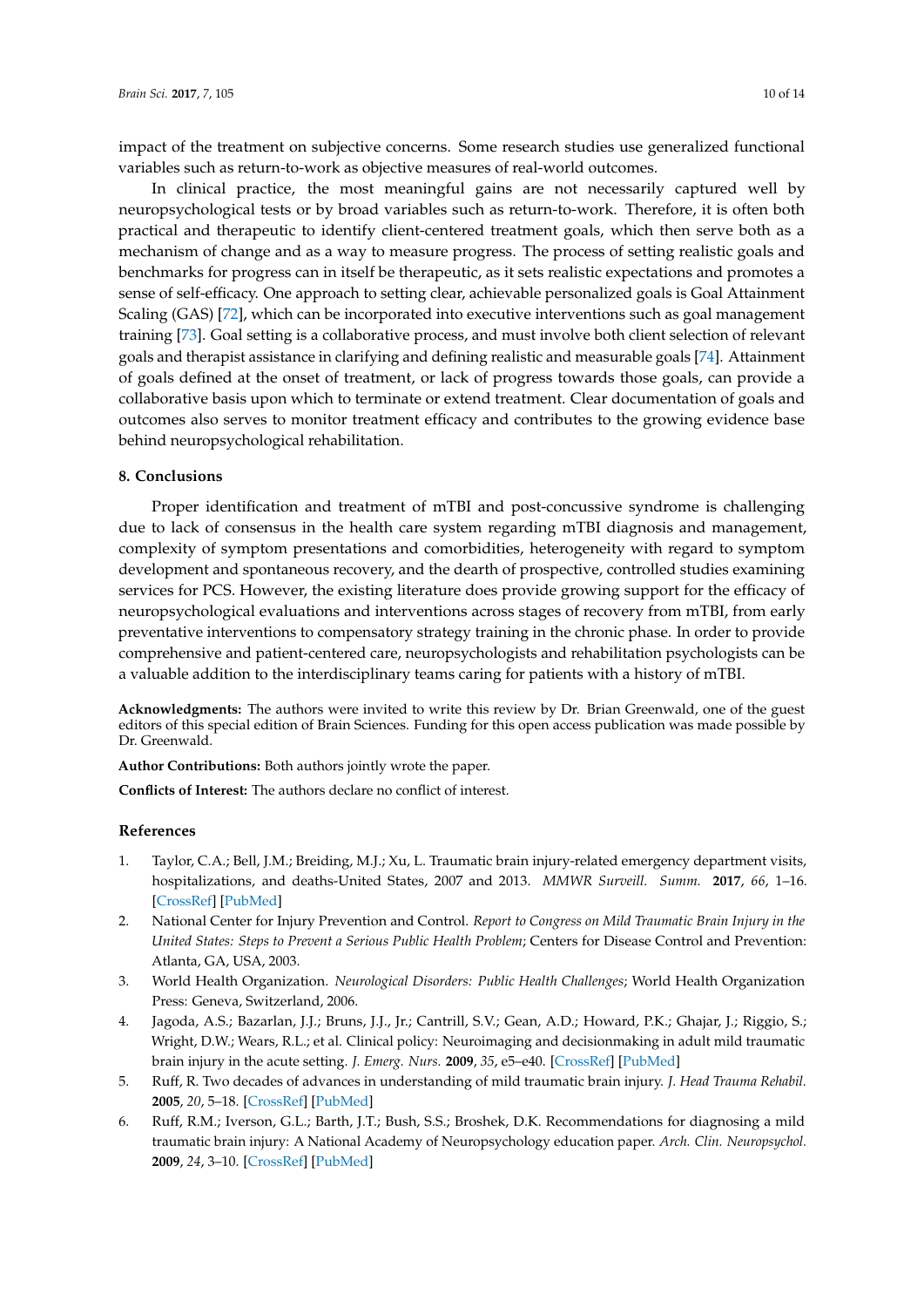- <span id="page-10-0"></span>7. American Congress of Rehabilitation Medicine. Brain Injury Interdisciplinary Special Interest Group, Mild Traumatic Brain Injury Task Force. Definition of mild traumatic brain injury. *J. Head Trauma Rehabil.* **1993**, *8*, 86–87.
- <span id="page-10-1"></span>8. Carroll, L.J.; Cassidy, J.D.; Holm, L.; Kraus, J.; Coronado, V.G. Methodological Issues and research recommendations for mild traumatic brain injury: The WHO Collaborating Center Task Force on Mild Traumatic Brain Injury. *J. Rehabil. Med.* **2004**, *43*, 113–125. [\[CrossRef\]](http://dx.doi.org/10.1080/16501960410023877)
- <span id="page-10-2"></span>9. Peloso, P.M.; Carroll, L.J.; Cassidy, J.D.; Borg, J.; von Holst, H.; Holm, L.; Yates, D. Critical evaluation of the existing guidelines on mild traumatic brain injury. *J. Rehabil. Med.* **2004**, *43*, 106–112. [\[CrossRef\]](http://dx.doi.org/10.1080/16501960410023868)
- <span id="page-10-3"></span>10. Blostein, P.; Jones, S.J. Identification and evaluation of patients with mild traumatic brain injury: Results of a national survey of level I trauma centers. *J. Trauma* **2003**, *55*, 450–453. [\[CrossRef\]](http://dx.doi.org/10.1097/01.TA.0000038545.24879.4D) [\[PubMed\]](http://www.ncbi.nlm.nih.gov/pubmed/14501885)
- <span id="page-10-4"></span>11. Foks, K.A.; Cnossen, M.C.; Dippel, D.W.J.; Maas, A.I.R.; Menon, D.; van der Naalt, J.; Steyerberg, E.W.; Lingsma, H.F.; Polinder, S. Management of mild traumatic brain injury at the emergency department and hospital admission in Europe: A survey of 71 neurotrauma centers participating in the CENTER-TBI study. *J. Neurotrauma* **2017**. [\[CrossRef\]](http://dx.doi.org/10.1089/neu.2016.4919) [\[PubMed\]](http://www.ncbi.nlm.nih.gov/pubmed/28398105)
- <span id="page-10-5"></span>12. Powell, J.M.; Ferraro, J.V.; Dikmen, S.S.; Temkin, N.R.; Bell, K.R. Accuracy of mild traumatic brain injury diagnosis. *Arch. Phys. Med. Rehabil.* **2008**, *89*, 1550–1555. [\[CrossRef\]](http://dx.doi.org/10.1016/j.apmr.2007.12.035) [\[PubMed\]](http://www.ncbi.nlm.nih.gov/pubmed/18597735)
- <span id="page-10-6"></span>13. Pogoda, T.K.; Iverson, K.M.; Meterko, M.; Baker, E.; Hendricks, A.M.; Stolzmann, K.L.; Krengel, M.; Charns, M.P.; Amara, J.; Kimerling, R.; et al. Concordance of clinician judgment of mild traumatic brain injury history with a diagnostic standard. *J. Rehabil. Res. Dev.* **2014**, *51*, 363–376. [\[CrossRef\]](http://dx.doi.org/10.1682/JRRD.2013.05.0115) [\[PubMed\]](http://www.ncbi.nlm.nih.gov/pubmed/25019660)
- <span id="page-10-7"></span>14. McCrea, M.A.; Nelson, L.D.; Guskiewicz, K. Diagnosis and management of acute concussion. *Phys. Med. Rehabil. Clin. N. Am.* **2017**, *28*, 271–286. [\[CrossRef\]](http://dx.doi.org/10.1016/j.pmr.2016.12.005) [\[PubMed\]](http://www.ncbi.nlm.nih.gov/pubmed/28390513)
- <span id="page-10-8"></span>15. De Koning, M.E.; Scheenen, M.E.; van der Horn, H.J.; Hageman, G.; Roks, G.; Spikman, J.M.; van der Naalt, J. Non-hospitalized patients with mild traumatic brain injury: The forgotten minority. *J. Neurotrauma* **2017**, *34*, 257–261. [\[CrossRef\]](http://dx.doi.org/10.1089/neu.2015.4377) [\[PubMed\]](http://www.ncbi.nlm.nih.gov/pubmed/27029852)
- <span id="page-10-9"></span>16. De Koning, M.E.; Scheenen, M.E.; van der Horn, H.J.; Hageman, G.; Roks, G.; Yilmaz, T.; Spikman, J.M.; van der Naalt, J. Outpatient follow-up after mild traumatic brain injury: Results of the UPFRONT-study. *Brain Inj.* **2017**. [\[CrossRef\]](http://dx.doi.org/10.1080/02699052.2017.1296193) [\[PubMed\]](http://www.ncbi.nlm.nih.gov/pubmed/28481634)
- <span id="page-10-10"></span>17. Katz, D.I.; Cohen, S.I.; Alexander, M.P. Mild traumatic brain injury. *Handb. Clin. Neurol.* **2015**, *127*, 131–156. [\[CrossRef\]](http://dx.doi.org/10.1016/B978-0-444-52892.6.00009-X) [\[PubMed\]](http://www.ncbi.nlm.nih.gov/pubmed/25702214)
- <span id="page-10-11"></span>18. Bergersen, K.; Halvorsen, J.Ø.; Tryti, E.A.; Taylor, S.I.; Olsen, A. A systematic literature review of psychotherapeutic treatment of prolonged symptoms after mild traumatic brain injury. *Brain Inj.* **2017**, *31*, 279–289. [\[CrossRef\]](http://dx.doi.org/10.1080/02699052.2016.1255779) [\[PubMed\]](http://www.ncbi.nlm.nih.gov/pubmed/28125305)
- <span id="page-10-12"></span>19. Ouellet, M.-C.; Morin, C.M. Fatigue following traumatic brain injury: Frequency, characteristics, and associated factors. *Rehabil. Psychol.* **2006**, *51*, 140–149. [\[CrossRef\]](http://dx.doi.org/10.1037/0090-5550.51.2.140)
- <span id="page-10-19"></span>20. Cicerone, K.D.; Kalmar, K. Persistent postconcussion syndrome: The structure of subjective complaints after mild traumatic brain injury. *J. Head Trauma Rehabil.* **1995**, *10*, 1–17. [\[CrossRef\]](http://dx.doi.org/10.1097/00001199-199510030-00002)
- 21. Bay, E.; de-Leon, M.B. Chronic stress and fatigue-related quality of life after mild to moderate traumatic brain injury. *J. Head Trauma Rehabil.* **2011**, *26*, 355–363. [\[CrossRef\]](http://dx.doi.org/10.1097/HTR.0b013e3181f20146) [\[PubMed\]](http://www.ncbi.nlm.nih.gov/pubmed/21169862)
- <span id="page-10-13"></span>22. De Leon, M.B.; Kirsch, N.L.; Maio, R.F.; Tan-Schriner, C.U.; Millis, S.R.; Frederiksen, S.; Tanner, C.L.; Breer, M.L. Baseline predictors of fatigue 1 year after mild head injury. *Arch. Phys. Med. Rehabil.* **2009**, *90*, 956–965. [\[CrossRef\]](http://dx.doi.org/10.1016/j.apmr.2008.12.016) [\[PubMed\]](http://www.ncbi.nlm.nih.gov/pubmed/19480871)
- <span id="page-10-14"></span>23. Kay, T.; Newman, B.; Cavallo, M.; Ezrachi, O.; Resnick, M. Toward a neuropsychological model of functional disability after mild traumatic brain injury. *Neuropsychology* **1992**, *6*, 371–384. [\[CrossRef\]](http://dx.doi.org/10.1037/0894-4105.6.4.371)
- <span id="page-10-15"></span>24. Wood, R.L.; O'Hagan, G.; Williams, C.; McCabe, M.; Chadwick, N. Anxiety sensitivity and alexithymia as mediators of postconcussion syndrome following mild traumatic brain injury. *J. Head Trauma Rehabil.* **2014**, *29*, E9–E17. [\[CrossRef\]](http://dx.doi.org/10.1097/HTR.0b013e31827eabba) [\[PubMed\]](http://www.ncbi.nlm.nih.gov/pubmed/23381020)
- <span id="page-10-16"></span>25. Silverberg, N.D.; Iverson, G.L.; Panenka, W. Cogniphobia in mild traumatic brain injury. *J. Neurotrauma* **2017**, *34*, 1–6. [\[CrossRef\]](http://dx.doi.org/10.1089/neu.2016.4719) [\[PubMed\]](http://www.ncbi.nlm.nih.gov/pubmed/28114873)
- <span id="page-10-17"></span>26. Ruff, R.M.; Camenzuli, L.; Mueller, J. Miserable minority: Emotional risk factors that influence the outcome of a mild traumatic brain injury. *Brain Inj.* **1996**, *10*, 551–565. [\[CrossRef\]](http://dx.doi.org/10.1080/026990596124124) [\[PubMed\]](http://www.ncbi.nlm.nih.gov/pubmed/8836512)
- <span id="page-10-18"></span>27. Williams, W.H.; Potter, S.; Ryland, H. Mild traumatic brain injury and postconcussion syndrome: A neuropsychological perspective. *J. Neurol. Neurosurg. Psychiatry* **2010**, *81*, 1116–1122. [\[CrossRef\]](http://dx.doi.org/10.1136/jnnp.2008.171298) [\[PubMed\]](http://www.ncbi.nlm.nih.gov/pubmed/20802217)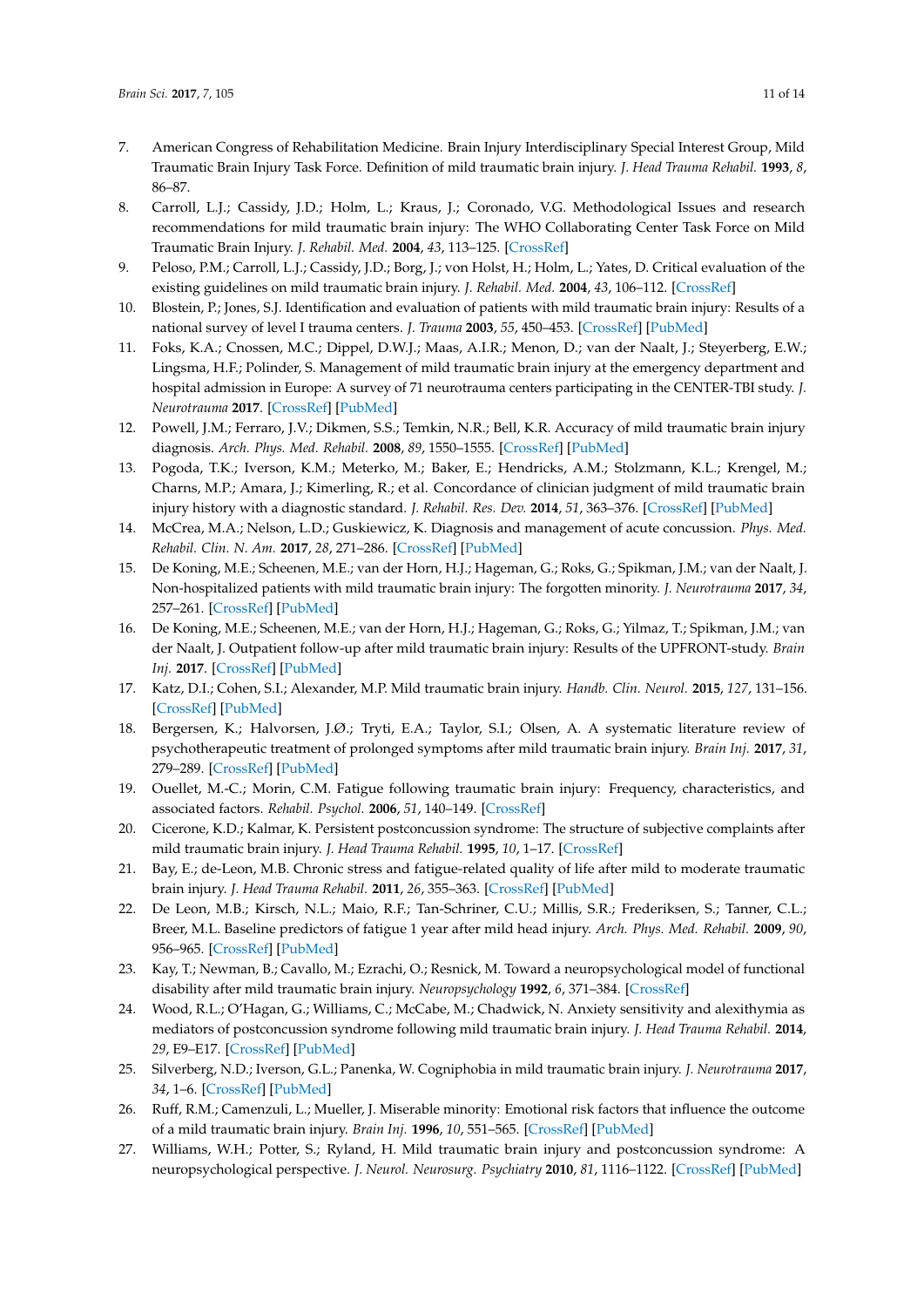- <span id="page-11-0"></span>28. Rees, P.M. Contemporary issues in mild traumatic brain injury. *Arch. Phys. Med. Rehabil.* **2003**, *84*, 1885–1894. [\[CrossRef\]](http://dx.doi.org/10.1016/j.apmr.2003.03.001) [\[PubMed\]](http://www.ncbi.nlm.nih.gov/pubmed/14669199)
- <span id="page-11-1"></span>29. Wäljas, M.; Iverson, G.L.; Lange, R.T.; Hakulinen, U.; Dastidar, P.; Huhtala, H.; Liimatainen, S.; Hartikainen, K.; Öhman, J. A prospective biopsychosocial study of the persistent post-concussion symptoms following mild traumatic brain injury. *J. Neurotrauma* **2015**, *32*, 534–547. [\[CrossRef\]](http://dx.doi.org/10.1089/neu.2014.3339) [\[PubMed\]](http://www.ncbi.nlm.nih.gov/pubmed/25363626)
- <span id="page-11-2"></span>30. Cnossen, M.C.; Winkler, E.A.; Yue, J.K.; Okonkwo, D.O.; Valadka, A.B.; Steyerberg, E.W.; Lingsma, H.F.; Manley, G.T. Development of a prediction model for post-concussive symptoms following mild traumatic brain injury: A TRACK-TBI pilot study. *J. Neurotrauma* **2017**. [\[CrossRef\]](http://dx.doi.org/10.1089/neu.2016.4819) [\[PubMed\]](http://www.ncbi.nlm.nih.gov/pubmed/28343409)
- <span id="page-11-3"></span>31. Cicerone, K.D.; Kalmar, K. Does premorbid depression influence post-concussive symptoms and neuropsychological functioning? *Brain Inj.* **1997**, *11*, 643–648. [\[CrossRef\]](http://dx.doi.org/10.1080/026990597123197) [\[PubMed\]](http://www.ncbi.nlm.nih.gov/pubmed/9376832)
- <span id="page-11-4"></span>32. Kirsch, N.L.; de Leon, M.B.; Maio, R.F.; Millis, S.R.; Tan-Schriner, C.U.; Frederiksen, S. Characteristics of a mild head injury subgroup with extreme persisting distress on the Rivermead Postconcussion Symptoms Questionnaire. *Arch. Phys. Med. Rehabil.* **2010**, *91*, 35–42. [\[CrossRef\]](http://dx.doi.org/10.1016/j.apmr.2009.09.019) [\[PubMed\]](http://www.ncbi.nlm.nih.gov/pubmed/20103394)
- <span id="page-11-5"></span>33. Oldenburg, C.; Lundin, A.; Edman, G.; Nygren-de Boussard, C.; Bartfai, A. Cognitive reserve and persistent post-concussion symptoms: A prospective mild traumatic brain injury (mTBI) cohort study. *Brain Inj.* **2016**, *30*, 146–155. [\[CrossRef\]](http://dx.doi.org/10.3109/02699052.2015.1089598) [\[PubMed\]](http://www.ncbi.nlm.nih.gov/pubmed/26618716)
- <span id="page-11-6"></span>34. Uomoto, J.M.; Fann, J.R. Explanatory style and perception of recovery in symptomatic mild traumatic brain injury. *Rehabil. Psychol.* **2004**, *49*, 334–337. [\[CrossRef\]](http://dx.doi.org/10.1037/0090-5550.49.4.334)
- <span id="page-11-7"></span>35. Iverson, G.L.; Lange, R.T.; Brooks, B.L.; Rennison, V.L.A. "Good old days" bias following mild traumatic brain injury. *Clin. Neuropsychol.* **2010**, *24*, 17–37. [\[CrossRef\]](http://dx.doi.org/10.1080/13854040903190797) [\[PubMed\]](http://www.ncbi.nlm.nih.gov/pubmed/19830628)
- <span id="page-11-8"></span>36. Dikmen, S.; Machamer, J.; Temkin, N. Mild head injury: Facts and artifacts. *J. Clin. Exp. Neuropsychol.* **2001**, *23*, 729–738. [\[CrossRef\]](http://dx.doi.org/10.1076/jcen.23.6.729.1019) [\[PubMed\]](http://www.ncbi.nlm.nih.gov/pubmed/11910540)
- <span id="page-11-9"></span>37. Karr, J.E.; Areshenkoff, C.N.; Garcia-Barrera, M.A. The neuropsychological outcomes of concussion: A systematic review of meta-analyses on the cognitive sequelae of mild traumatic brain injury. *Neuropsychology* **2014**, *28*, 321–336. [\[CrossRef\]](http://dx.doi.org/10.1037/neu0000037) [\[PubMed\]](http://www.ncbi.nlm.nih.gov/pubmed/24219611)
- <span id="page-11-10"></span>38. Bigner, E.D. Neuropsychology and clinical neuroscience of persistent post-concussive syndrome. *J. Int. Neuropsychol. Soc.* **2008**, *14*, 1–22. [\[CrossRef\]](http://dx.doi.org/10.1017/S135561770808017X)
- <span id="page-11-11"></span>39. Vanderploeg, R.D.; Curtiss, G.; Belanger, H.G. Long-term neuropsychological outcomes following mild traumatic brain injury. *J. Int. Neuropsychol. Soc.* **2005**, *11*, 228–236. [\[CrossRef\]](http://dx.doi.org/10.1017/S1355617705050289) [\[PubMed\]](http://www.ncbi.nlm.nih.gov/pubmed/15892899)
- <span id="page-11-12"></span>40. Vanderploeg, R.D.; Curtiss, G.; Luis, C.A.; Salazar, A.M. Long-term morbidities following self-reported mild traumatic brain injury. *J. Clin. Exp. Neuropsychol.* **2007**, *29*, 585–598. [\[CrossRef\]](http://dx.doi.org/10.1080/13803390600826587) [\[PubMed\]](http://www.ncbi.nlm.nih.gov/pubmed/17691031)
- <span id="page-11-13"></span>41. Belanger, H.G.; Barwick, F.H.; Kip, K.E.; Kretzmer, T.; Vanderploeg, R.D. Postconcussive symptom complaints and potentially malleable positive predictors. *Clin. Neuropsychol.* **2013**, *27*, 343–355. [\[CrossRef\]](http://dx.doi.org/10.1080/13854046.2013.774438) [\[PubMed\]](http://www.ncbi.nlm.nih.gov/pubmed/23458513)
- <span id="page-11-14"></span>42. Comper, P.; Bisschop, S.M.; Carnide, N.; Tricco, A. A systematic review of treatments for mild traumatic brain injury. *Brain Inj.* **2005**, *19*, 863–880. [\[CrossRef\]](http://dx.doi.org/10.1080/02699050400025042) [\[PubMed\]](http://www.ncbi.nlm.nih.gov/pubmed/16296570)
- <span id="page-11-19"></span>43. Cooper, D.B.; Bunner, A.E.; Kennedy, J.E.; Balldin, V.; Tate, D.F.; Eapen, B.C.; Jaramillo, C.A. Treatment of persistent post-concussive symptoms after mild traumatic brain injury: A systematic review of cognitive rehabilitation and behavioral health interventions in military service members and Veterans. *Brain Imaging Behav.* **2015**, *9*, 403–420. [\[CrossRef\]](http://dx.doi.org/10.1007/s11682-015-9440-2) [\[PubMed\]](http://www.ncbi.nlm.nih.gov/pubmed/26330376)
- <span id="page-11-15"></span>44. Snell, D.L.; Surgenor, L.J.; Hay-Smith, E.J.C.; Siegert, R.J. A systematic review of psychological treatments for mild traumatic brain injury: An update on the evidence. *J. Clin. Exp. Neuropsychol.* **2009**, *31*, 20–38. [\[CrossRef\]](http://dx.doi.org/10.1080/13803390801978849) [\[PubMed\]](http://www.ncbi.nlm.nih.gov/pubmed/18608646)
- <span id="page-11-16"></span>45. Nygren-de Boussard, C.; Holm, L.W.; Cancelliere, C.; Godbolt, A.K.; Boyle, E.; Stålnacke, B.M.; Hincapié; Cassidy, J.D.; Borg, J. Nonsurgical interventions after mild traumatic brain injury: A systematic review. Results of the International Collaboration on Mild Traumatic Brain Injury Prognosis. *Arch. Phys. Med. Rehabil.* **2014**, *95*, S257–S264. [\[CrossRef\]](http://dx.doi.org/10.1016/j.apmr.2013.10.009) [\[PubMed\]](http://www.ncbi.nlm.nih.gov/pubmed/24581911)
- <span id="page-11-17"></span>46. Bell, K.R.; Hoffman, J.M.; Temkin, N.R.; Powell, J.M.; Fraser, R.T.; Esselman, P.C.; Barber, J.K.; Dikmen, S. The effect of telephone counselling on reducing post-traumatic symptoms after mild traumatic brain injury: A randomised trial. *Clin. Neuropsychol.* **2008**, *79*, 1275–1281. [\[CrossRef\]](http://dx.doi.org/10.1136/jnnp.2007.141762) [\[PubMed\]](http://www.ncbi.nlm.nih.gov/pubmed/18469027)
- <span id="page-11-18"></span>47. De Kruijk, J.R.; Leffers, P.; Meerhoff, S.; Rutten, J.; Twijnstra, A. Effectiveness of bed rest after mild traumatic brain injury: A randomised trial of no versus six days bed rest. *J. Neurol. Neurosurg. Psychitry* **2002**, *73*, 167–172. [\[CrossRef\]](http://dx.doi.org/10.1136/jnnp.73.2.167)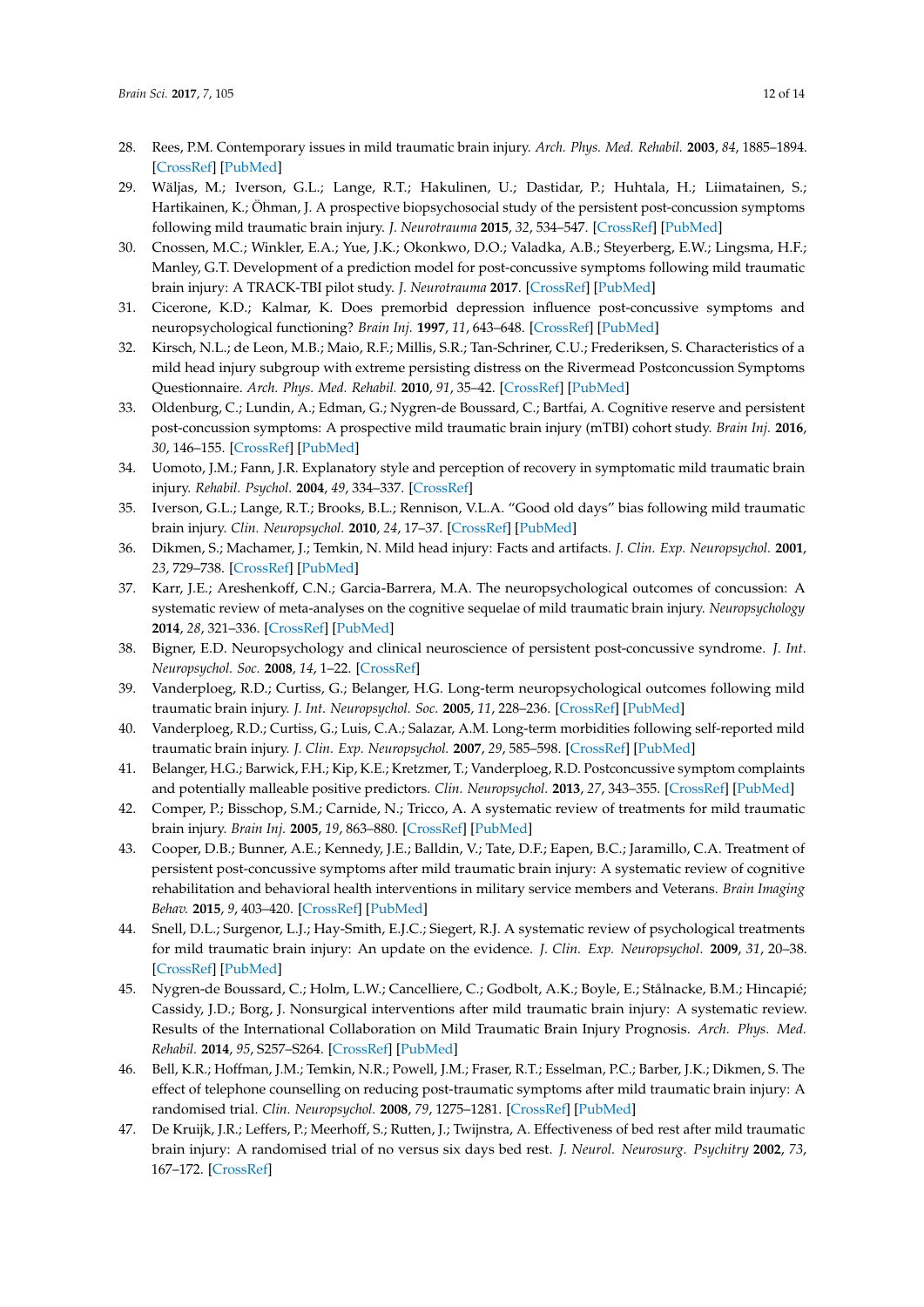- <span id="page-12-0"></span>48. Cassidy, J.D.; Carroll, L.J.; Peloso, P.M.; Borg, J.; von Holst, H.; Holm, L.; Kraus, J.; Coronado, V.G.; WHO Collaborating Centre Task Force on Mild Traumatic Brain Injury. Incidence, risk factors and prevention of mild traumatic brain injury: Results of the WHO Collaborating Centre Task Force on Mild Traumatic Brain Injury. *J. Rehabil. Med.* **2004**, *43*, 28–60. [\[CrossRef\]](http://dx.doi.org/10.1080/16501960410023732)
- <span id="page-12-1"></span>49. Mittenberg, W.; Canyock, E.M.; Condit, D.; Patton, C. Treatment of post-concussion syndrome following mild head injury. *J. Clin. Exp. Neuropsychol.* **2001**, *23*, 829–836. [\[CrossRef\]](http://dx.doi.org/10.1076/jcen.23.6.829.1022) [\[PubMed\]](http://www.ncbi.nlm.nih.gov/pubmed/11910547)
- <span id="page-12-2"></span>50. Sohlberg, M.M.; Mateer, C.A. *Cognitive Rehabilitation: An Integrative Neuropsychological Approach*, 2nd ed.; The Guilford Press: New York, NY, USA, 2001; ISBN 9781572306134.
- <span id="page-12-3"></span>51. Haskins, E.C.; Cicerone, K.; Dams-O'Connor, K.; Eberle, R.; Langenbahn, D.; Shapiro-Rosenbaum, A. *Cognitive Rehabilitation Manual: Translating Evidence-Based Recommendations Into Practice*; Trexler, L.E., Ed.; ACRM: Reston, VA, USA, 2012; ISBN 978-0615538877.
- <span id="page-12-4"></span>52. Helmick, K.; Members of Consensus Conference. Cognitive rehabilitation for military personnel with mild traumatic brain injury and chronic post-concussional disorder: Results of April 2009 consensus conference. *NeuroRehabilitation* **2010**, *26*, 239–255. [\[CrossRef\]](http://dx.doi.org/10.3233/NRE-2010-0560) [\[PubMed\]](http://www.ncbi.nlm.nih.gov/pubmed/20448314)
- <span id="page-12-5"></span>53. Gravel, J.; D'Angelo, A.; Carrière, B.; Crevier, L.; Beauchamp, M.H.; Chauny, J.M.; Wassef, M.; Chaillet, N. Interventions provided in the acute phase for mild traumatic brain injury: A systematic review. *Syst. Rev.* **2013**, *2*, 63. [\[CrossRef\]](http://dx.doi.org/10.1186/2046-4053-2-63) [\[PubMed\]](http://www.ncbi.nlm.nih.gov/pubmed/23924958)
- <span id="page-12-6"></span>54. Cicerone, K.D.; Langenbahn, D.M.; Braden, C.; Malec, J.F.; Kalmar, K.; Fraas, M.; Felicetti, T.; Laatsch, L.; Harley, J.P.; Bergquist, T.; et al. Evidence-based cognitive rehabilitation: Updated review of the literature from 2003 through 2008. *Arch. Phys. Med. Rehabil.* **2011**, *92*, 519–530. [\[CrossRef\]](http://dx.doi.org/10.1016/j.apmr.2010.11.015) [\[PubMed\]](http://www.ncbi.nlm.nih.gov/pubmed/21440699)
- <span id="page-12-7"></span>55. Sohlberg, M.M.; Mateer, C. *Attention Process Training APT-3: A Direct Attention Training Program for Persons with Acquired Brain Injury*; Lash & Associates: Youngville, NC, USA, 2010.
- <span id="page-12-8"></span>56. Cicerone, K.D. Remediation of 'working attention' in mild traumatic brain injury. *Brain Inj.* **2002**, *16*, 185–195. [\[CrossRef\]](http://dx.doi.org/10.1080/02699050110103959) [\[PubMed\]](http://www.ncbi.nlm.nih.gov/pubmed/11874612)
- <span id="page-12-9"></span>57. Winkens, I.; van Heugten, C.M.; Wade, D.T.; Fasotti, L. Training patients in Time Pressure Management, a cognitive strategy for mental slowness. *Clin. Rehabil.* **2009**, *23*, 79–90. [\[CrossRef\]](http://dx.doi.org/10.1177/0269215508097855) [\[PubMed\]](http://www.ncbi.nlm.nih.gov/pubmed/19114440)
- <span id="page-12-10"></span>58. Cicerone, K.D.; Maestas, K.L. Rehabilitation of Attention and Executive Function Impairments. In *Handbook on the Neuropsychology of Traumatic Brain Injury*; Sherer, M., Sander, A.M., Eds.; Springer: New York, NY, USA, 2014; pp. 191–211.
- <span id="page-12-11"></span>59. Levine, B.; Roberston, I.H.; Clare, L.; Carter, G.; Hong, J.; Wilson, B.A.; Duncan, J.; Stuss, D.T. Rehabilitation of executive functioning: An experimental-clinical validation of goal management training. *J. Int. Neuropsychol. Soc.* **2000**, *6*, 299–312. [\[CrossRef\]](http://dx.doi.org/10.1017/S1355617700633052) [\[PubMed\]](http://www.ncbi.nlm.nih.gov/pubmed/10824502)
- <span id="page-12-12"></span>60. Ylvisaker, M.; Feeney, T. *Collaborative Brain Injury Intervention: Positive Everyday Routines*, 1st ed.; Singular: San Diego, CA, USA, 1998; ISBN 9781565937338.
- <span id="page-12-13"></span>61. Dawson, D.R.; Gaya, A.; Hun, A.; Levine, B.; Lemsky, C.; Polatajko, H.J. Using the Cognitive Orientation to Occupational Performance (CO-OP) with adults with executive dysfunction following traumatic brain injury. *Can. J. Occup. Ther.* **2009**, *76*, 115–127. [\[CrossRef\]](http://dx.doi.org/10.1177/000841740907600209) [\[PubMed\]](http://www.ncbi.nlm.nih.gov/pubmed/19456090)
- <span id="page-12-14"></span>62. Wilson, B.A. *Memory Rehabilitation: Integrating Theory and Practice*, 1st ed.; The Guilford Press: New York, NY, USA, 2009.
- <span id="page-12-15"></span>63. Cantor, J.; Ashman, T.; Dams-O'Connor, K.; Dijkers, M.P.; Gordon, W.; Spielman, L.; Tsaousides, T.; Allen, H.; Nguyen, M.; Oswald, J. Evaluation of the short-term executive plus intervention for executive dysfunction after traumatic brain injury: A randomized controlled trial with minimization. *Arch. Phys. Med. Rehabil.* **2014**, *95*, 1–9. [\[CrossRef\]](http://dx.doi.org/10.1016/j.apmr.2013.08.005) [\[PubMed\]](http://www.ncbi.nlm.nih.gov/pubmed/23988395)
- <span id="page-12-16"></span>64. Novakovic-Agopian, T.; Chen, A.J.; Rome, S.; Abrams, G.; Castelli, H.; Rossi, A.; McKim, R.; Hills, N.; D'Esposito, M. Rehabilitation of executive functioning wit training in attention regulation applied to individually defined goals: A pilot study bridging theory, assessment, and treatment. *J. Head Trauma Rehabil.* **2011**, *26*, 325–338. [\[CrossRef\]](http://dx.doi.org/10.1097/HTR.0b013e3181f1ead2) [\[PubMed\]](http://www.ncbi.nlm.nih.gov/pubmed/21169860)
- <span id="page-12-17"></span>65. Chen, A.J.W.; Novakovic-Agopian, T.; Nycum, T.J.; Song, S.; Turner, G.R.; Hills, N.K.; Rome, S.; Abrams, G.M.; D'Esposito, M. Training of goal-directed attention regulation enhances control over neural processing for individuals with brain injury. *Brain* **2011**, *134*, 1541–1554. [\[CrossRef\]](http://dx.doi.org/10.1093/brain/awr067) [\[PubMed\]](http://www.ncbi.nlm.nih.gov/pubmed/21515904)
- <span id="page-12-18"></span>66. Al Sayeg, A.; Sandford, D.; Carson, A.J. Psychological approaches to treatment of postconcussion syndrome: A systematic review. *J. Neurol. Neurosurg. Psychiatry* **2010**, *81*, 1128–1134. [\[CrossRef\]](http://dx.doi.org/10.1136/jnnp.2008.170092) [\[PubMed\]](http://www.ncbi.nlm.nih.gov/pubmed/20802219)